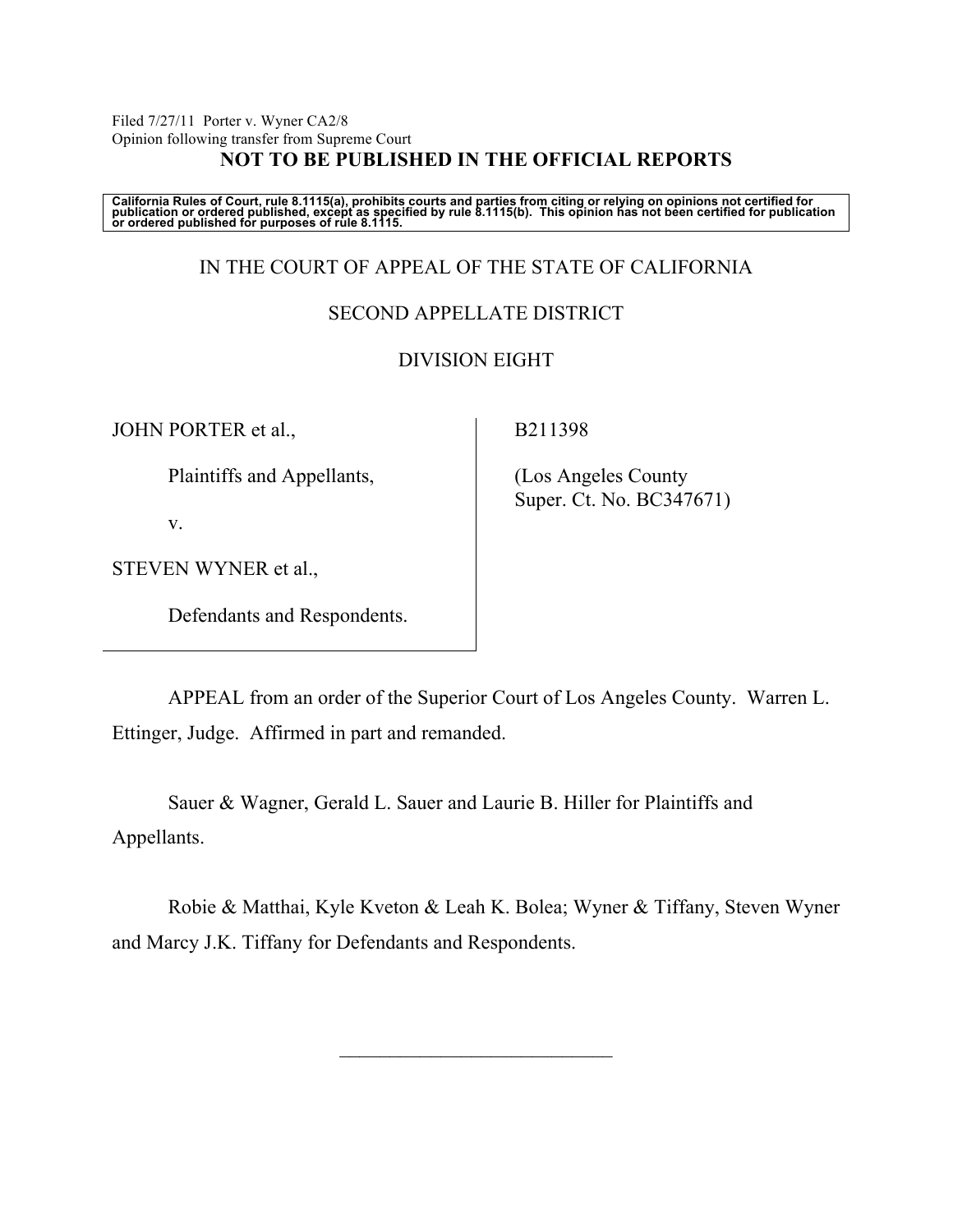#### **Introduction**

Plaintiffs and appellants John Porter and Deborah Blair Porter (the Porters) appeal an order granting a motion for new trial in favor of defendants and respondents, Steven Wyner and Marcy Tiffany (Wyner Tiffany) following a jury verdict that (1) awarded Mrs. Porter \$211,000 in back wages and the Porters \$51,000 for breach of an attorney fee agreement; and (2) rescinded a release the Porters gave Wyner Tiffany regarding tax advice.

Wyner Tiffany had previously represented the Porters in a separate lawsuit brought by the Porters against the Manhattan Beach Unified School District and the California Department of Education. The instant lawsuit arose as a result of Wyner Tiffany's failure to follow through on a promise that was allegedly made to the Porters during a mediation of that underlying action wherein Wyner Tiffany promised to pay the Porters certain proceeds from their attorneys' fees. Though Wyner Tiffany initially objected to the admissibility of the communications made during the mediation of the underlying lawsuit, they later withdrew the objection. At trial, evidence of the communications between Wyner Tiffany and the Porters with respect to the promises made at the mediation were admitted. Approximately a month after the trial court entered judgment, it granted a motion for new trial because it believed the then newly decided case of *Simmons v. Ghaderi* (2008) 44 Cal.4th 570 (*Simmons*), mandated such a result. *Simmons* held that the doctrines of estoppel and implied waiver are not exceptions to the mediation confidentiality statutes.

Appellants claim the trial court erred in granting the new trial, as the communications between an attorney and its client do not fall within the purview of mediation confidentiality. Even if it did, appellants claim Wyner Tiffany waived mediation confidentiality, are both judicially and equitably estopped from belatedly raising the issue and that applying *Simmons* to this case would lead to absurd results. Wyner Tiffany contend the trial court properly granted their motion for a new trial because the jury's consideration of confidential mediation communications created an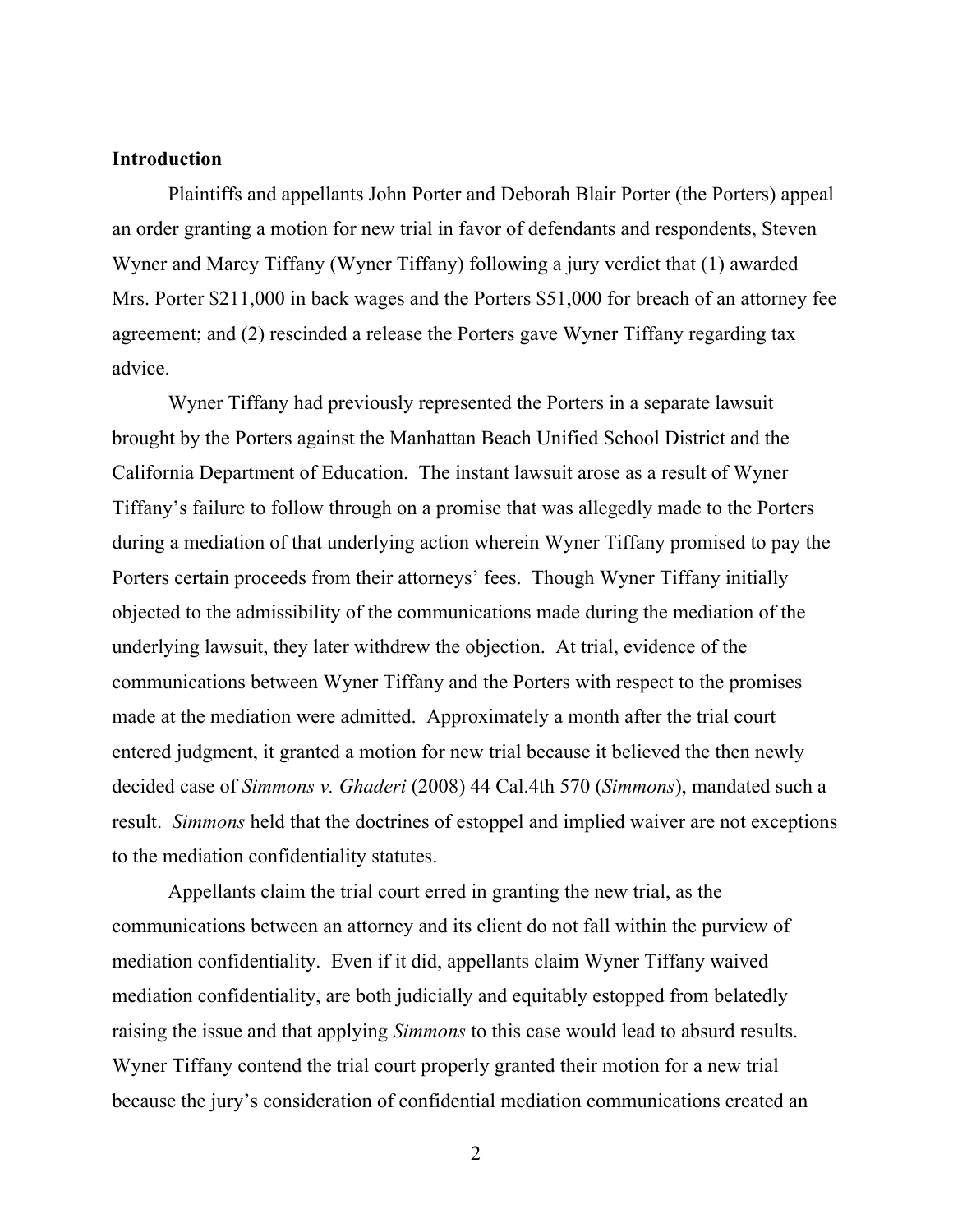irregularity in the proceedings statutorily mandating a new trial. Wyner Tiffany also cross-appeal, contending the trial court erred in ruling their motion for a judgment notwithstanding the verdict (JNOV) as to the cross-complaint Wyner Tiffany had filed against the Porters was moot.

We initially issued an opinion reversing the trial court's order. In the intervening time, the California Supreme Court granted review of our case. On April 20, 2011, the matter was transferred back to this court, with directions to reconsider the cause in light of *Cassel v. Superior Court* (2011) 51 Cal.4th 113 (*Cassel*). *Cassel* determined that the mediation confidentiality provisions apply to communications between a client and an attorney who represents him in mediation proceedings. We now affirm the order granting a new trial and remand the matter back to the trial court to rule on the JNOV.

# **FACTS**

## **1. Underlying Action**

Wyner Tiffany are partners in a law firm that focuses on the educational rights of disabled students. In 1999, the Porters retained Steven Wyner, then a sole practitioner, to assist in obtaining special education services for their son. Wyner filed a lawsuit in the federal district court (the underlying action) on behalf of the Porters and their son against the Manhattan Beach Unified School District (District) and the California Department of Education (Department). The district court dismissed the underlying action, but that dismissal was reversed by the Ninth Circuit Court of Appeals. (*Porter v. Board of Trustees of Manhattan Beach* (9th Cir. 2002) 307 F.3d 1064.)

After the reversal, Wyner obtained for the Porters a partial summary adjudication on liability and the appointment of a special master to oversee the Porter child's education.

### **2. Mediation and Settlement**

Wyner Tiffany then brought a second motion for partial summary judgment on the Porters' behalf. Just before the second motion for partial summary judgment was to be heard in April 2005, the parties in the underlying action participated in a private mediation conducted by a retired judge.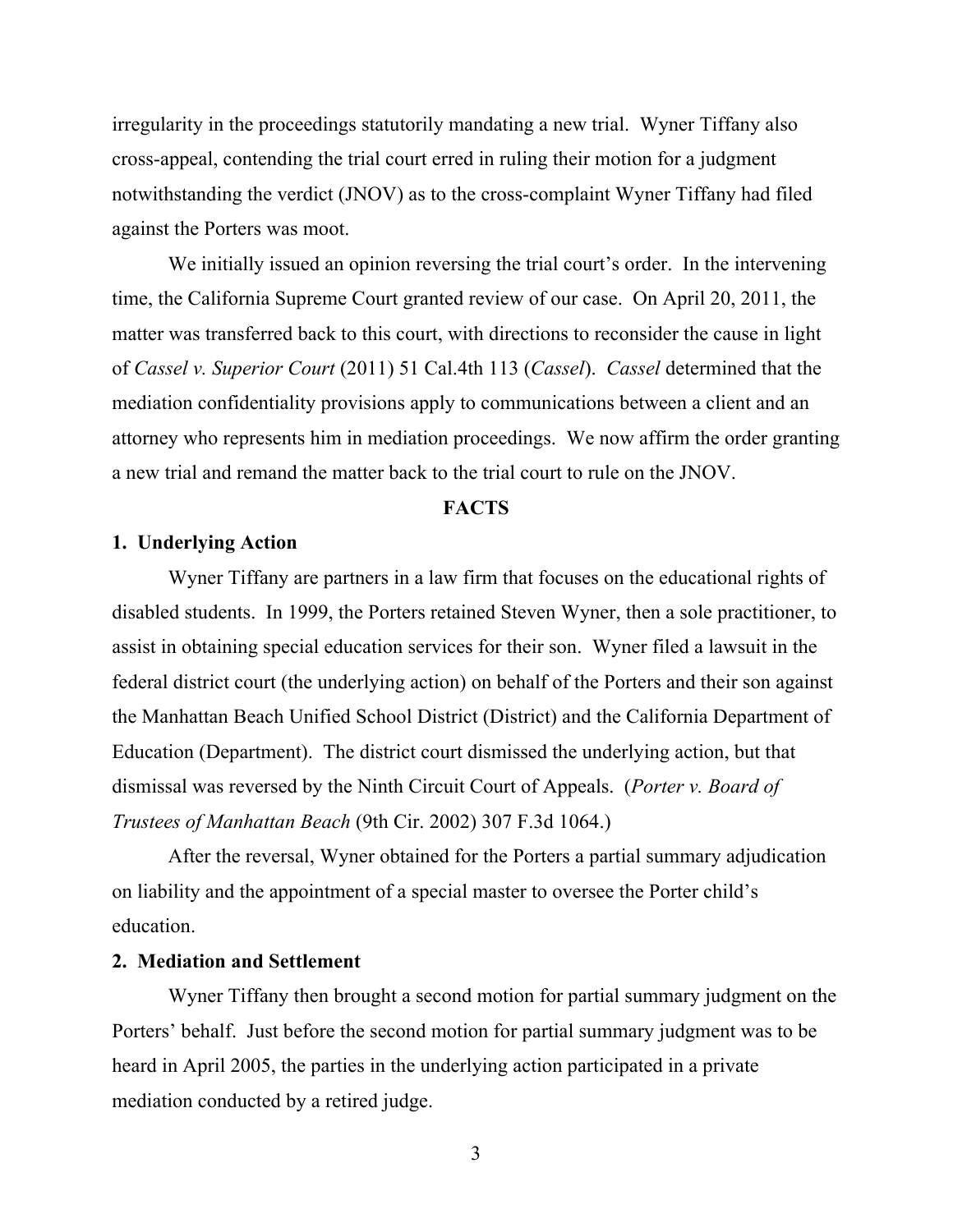The District and the Department were represented by their individual counsel of record and by an attorney acting as chief negotiator for the defense. Nineteen persons, excluding the mediator, signed a confidentiality agreement prepared by the mediation service. The confidentiality agreement expressly provided that the provisions of California Evidence Code sections 1115 through 1128 and 703.5 would apply to the mediation.**<sup>1</sup>**

At the conclusion of the mediation session, the District and the Department signed a stipulation for settlement in which they agreed to fund up to \$1,131,650 for the education of the Porters' son, to be overseen by the special master, and to pay \$5,600,000 for general damages, special damages, attorney fees and costs.**2** Although it was not separately broken out in the stipulation, Wyner Tiffany and the Porters came to an understanding that \$1,650,000 of the settlement would be allocated to attorney fees and costs. The stipulation for settlement did not include any provision waiving mediation confidentiality for purposes of enforcement, and proposed provisions for waiving mediation confidentiality were crossed out in the printed form.**<sup>3</sup>**

**<sup>1</sup>** All further statutory references are to the Evidence Code unless otherwise indicated. Sections 1115 through 1128 set forth a far-reaching statutory scheme protecting the confidentiality of mediation proceedings with specified exceptions. Section 703.5 provides, with certain exceptions, that mediators are not "competent to testify, in any subsequent civil proceeding, as to any statement, conduct, decision, or ruling, occurring at or in conjunction with" the mediation.

<sup>&</sup>lt;sup>2</sup> Under a fee-shifting statute, if the District and the Department in the underlying action were found liable, they were also responsible to pay the Porters' attorney fees and costs.

**<sup>3</sup>** Throughout their briefs, the Porters refer to a "mediation privilege." As other courts have noted, the term "mediation confidentiality" more accurately describes the protections provided to communications made in connection with mediation under section 1115 et seq. in that the mediation confidentiality rules are not "privileges" as such in the traditional sense. (See *Wimsatt v. Superior Court* (2007) 152 Cal.App.4th 137, 150, fn. 4; *In re Marriage of Kieturakis* (2006) 138 Cal.App.4th 56, 61-62 and fn. 2 (*Kieturakis*); *Eisendrath v. Superior Court* (2003) 109 Cal.App.4th 351, 362-363 (*Eisendrath*).)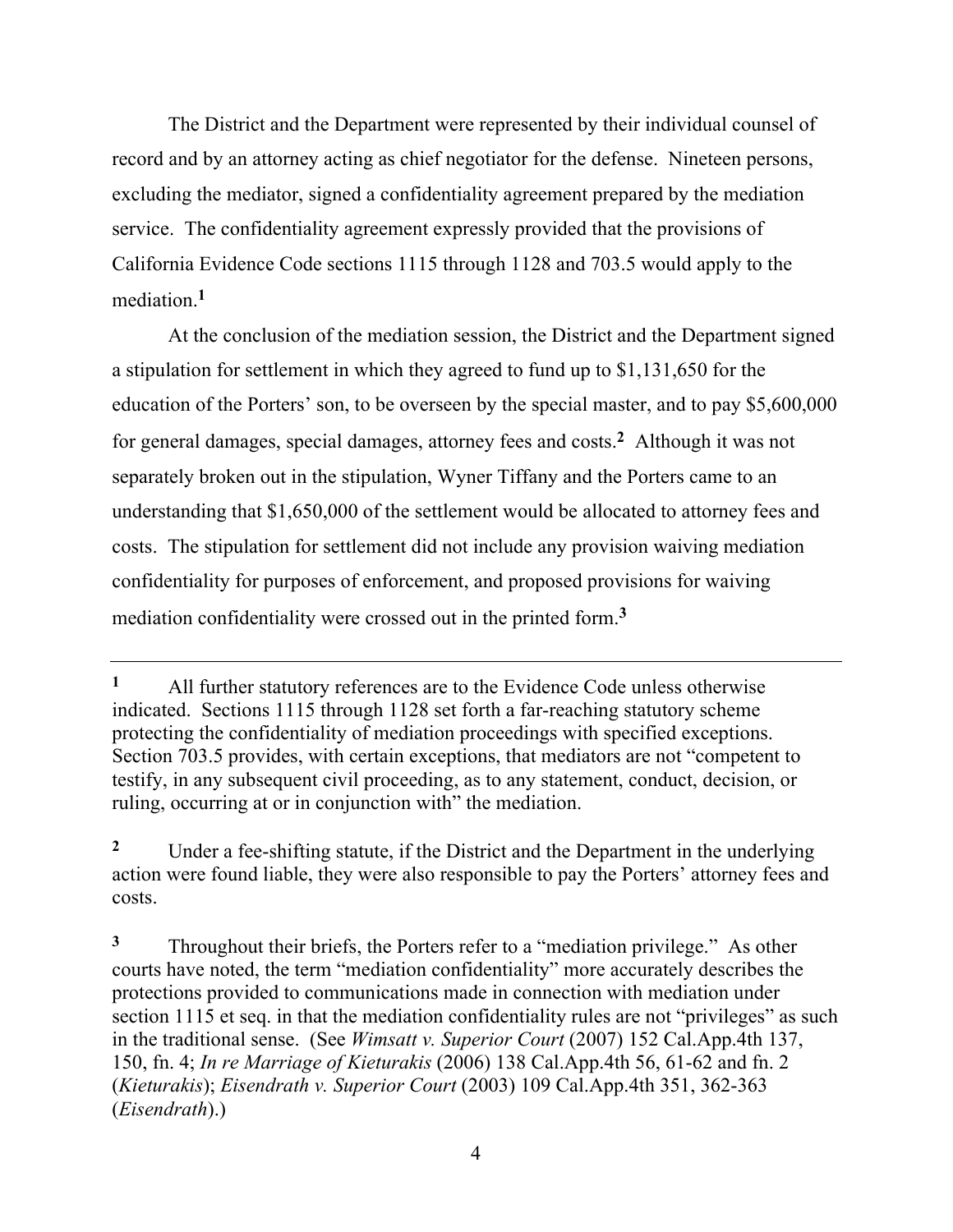#### **3. Negotiation of Definitive Settlement Documents**

Over the next three months, the parties negotiated over the form of the definitive settlement agreement.

#### **A. Retention of Tax Attorney**

 $\overline{a}$ 

A few days after the mediation meeting, Wyner Tiffany became aware of a possibility that the settlement proceeds the Porters were to receive might be taxable, and they so informed the Porters. Wyner Tiffany recommended that the Porters retain Robert Wood, an attorney who specialized in providing tax advice on litigation payments, to help structure the settlement. The Porters expressed their agreement, and, in early May 2005, Wyner Tiffany retained Wood to provide advice on minimizing the tax consequences of the settlement.

## **B. Agreement to Share Responsibility for Tax Attorney's Fees**

In July 2005, the Porters signed an agreement whereby, in exchange for Wyner Tiffany paying one half of Wood's fees, the Porters agreed to release Wyner Tiffany from liability for any tax advice given the Porters.**4** Wyner Tiffany funded Wood's initial retainer.

The Porters testified changes were made to the release at their request, but they did not consult another attorney before they signed it. Nonetheless, they testified they signed under duress because they were concerned the settlement would unravel if they refused.

<sup>&</sup>lt;sup>4</sup> The release, written on Wyner Tiffany letterhead, expressly stated: "Rule 3-400 of the California Rules of Professional Conduct require[s] that we advise you that you have the right to seek advice of an independent lawyer of your choice regarding [this release]. The Rule states that: [¶] Rule 3-400. Limiting Liability to Client [¶] A member shall not: [¶] (A) Contract with a client prospectively limiting the member's liability to the client for the member's professional malpractice; or [¶] (B) Settle a claim or potential claim for the member's liability to the client for the member's professional malpractice, unless the client is informed in writing that the client may seek the advice of an independent lawyer of the client's choice regarding the settlement and is given a reasonable opportunity to seek that advice."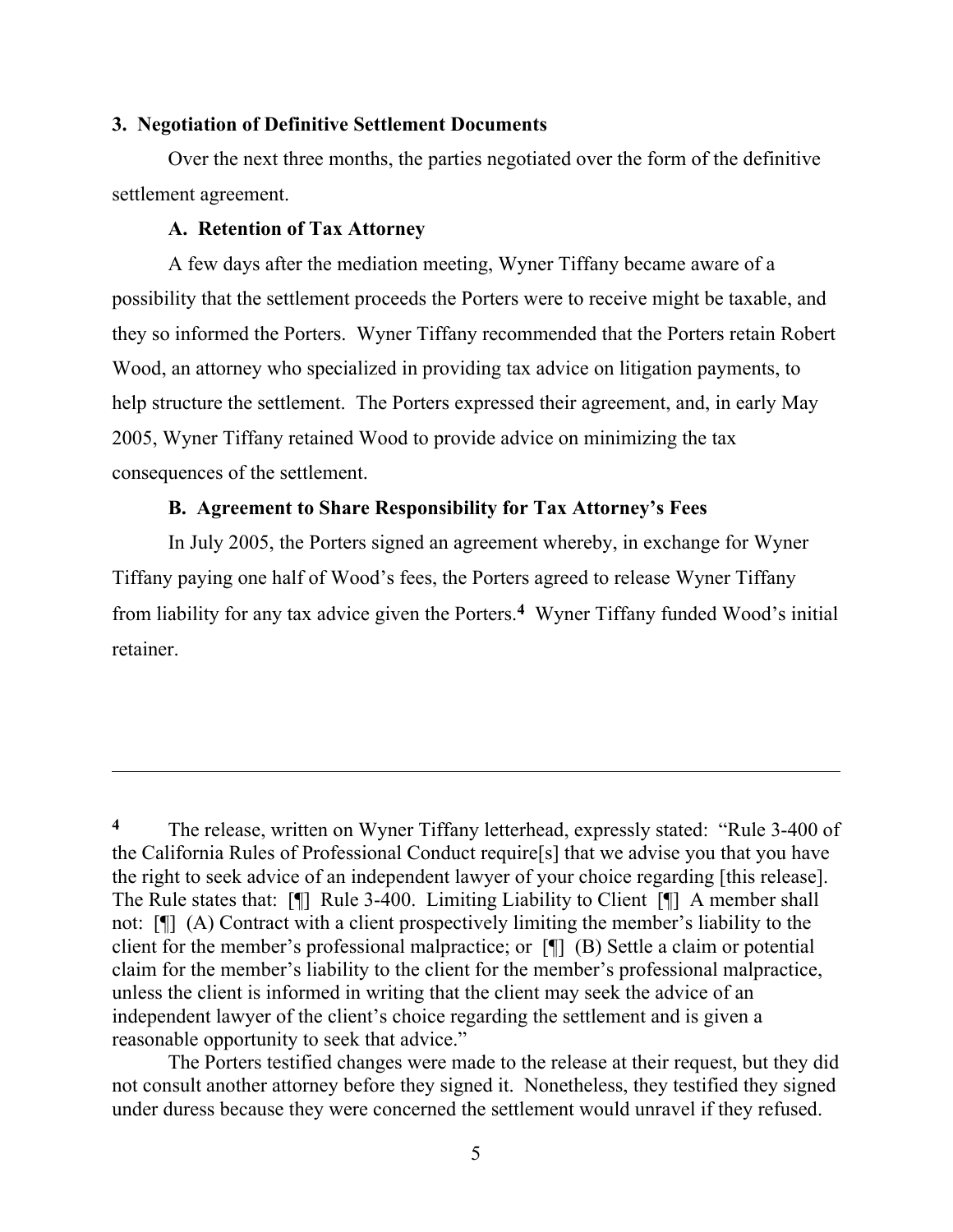### **4. Formal Settlement**

In early August 2005, the parties to the underlying action executed a formal settlement agreement encompassing the terms negotiated at the mediation meeting. Under the definitive settlement agreement, the District and the Department agreed to deposit \$1,131,650 in the special master's fund, pay \$1,580,000 into a special needs trust being established for the Porters' son, pay \$2,370,000 into an existing Porter family trust and pay Wyner Tiffany \$1,650,000 for attorney fees and costs.

Paragraph 19 of the settlement agreement recited: "Upon the full execution of this Agreement, the Parties, and each of them, waive the terms and provisions of that certain Judicial Arbitration Mediation Service Confidentiality Agreement (California), dated April 26, 2005. The Parties acknowledge and agree that the terms and provisions of this Agreement are not confidential."**<sup>5</sup>**

Though not all the parties to the mediation signed the settlement agreement, the Porters, and representatives of the District signed as parties. Wyner signed at the end of the agreement on behalf of Wyner Tiffany under the words, "APPROVED AS TO FORM."

The district court approved the settlement, including the payment of attorney fees, and issued a stipulated dismissal of the underlying action.

The settlement sums were deposited and paid by the District and the Department in the underlying action as stipulated.

## **5. Subsequent Attorney-Client Dispute**

After the underlying action was concluded, a dispute arose between the Porters and Wyner Tiffany over several matters, including Wyner Tiffany's failure to reimburse the Porters for the attorney fees and costs the Porters had previously paid and Wyner Tiffany's alleged rendering of incorrect tax advice to the Porters regarding settlement proceeds. The Porters also claimed Wyner Tiffany failed to pay Mrs. Porter for services

**<sup>5</sup>** The opening paragraphs of the settlement agreement expressly listed each plaintiff and each defendant in the underlying action and stated that "[t]he [p]laintiffs and the [d]efendants may sometimes hereinafter be referred to collectively as the 'Parties.'"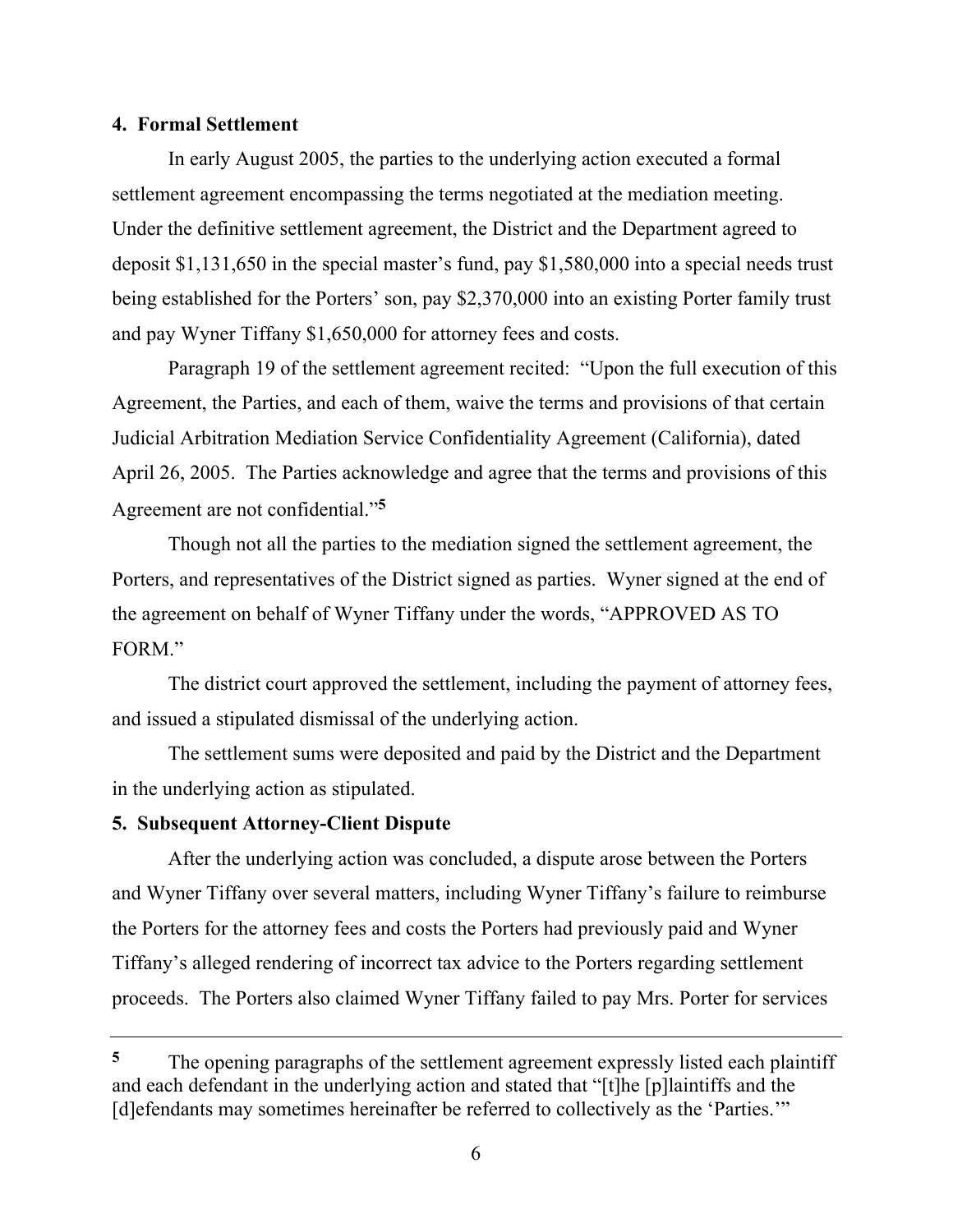she rendered as a paralegal in the underlying action out of the \$1,650,000 Wyner Tiffany received in the settlement.

Wyner Tiffany asserted they were not required to reimburse the Porters for attorney fees and costs the Porters previously advanced because the amount Wyner Tiffany received under the settlement was less than the amount they could have claimed under a contingency fee provision in their retainer agreement. Wyner Tiffany further asserted they were not required to pay Mrs. Porter's fees as a paralegal from Wyner Tiffany's portion of the settlement because Mrs. Porter had been fully compensated for her loss of wages in the settlement.

# **PROCEDURAL HISTORY**

# **I. Complaint and Cross-Complaint**

In February 2006, the Porters filed the present action against Wyner Tiffany in the superior court. A second amended complaint asserted claims including legal malpractice, breach of fiduciary duty, constructive fraud, negligent misrepresentation, breach of fee agreement, rescission, unjust enrichment and liability for unpaid wages.**<sup>6</sup>**

Wyner Tiffany filed a cross-complaint against the Porters. The cross-complaint purportedly included a claim by Wyner Tiffany against the Porters for breach of the tax advice and release agreement under which the Porters had promised to pay one-half of attorney Wood's fees and costs.**<sup>7</sup>**

# **II. Objections Based on Mediation Confidentiality**

Wyner Tiffany moved to strike all allegations in the second amended complaint concerning communications at the mediation of the underlying action. That motion was denied by the trial court.

**<sup>6</sup>** Just prior to trial, the court sustained Wyner Tiffany's demurrer to the Porters' claim of malpractice after they admitted they suffered no injury from Wyner Tiffany's allegedly incorrect tax advice.

**<sup>7</sup>** The record before us does not include a copy of Wyner Tiffany's cross-complaint.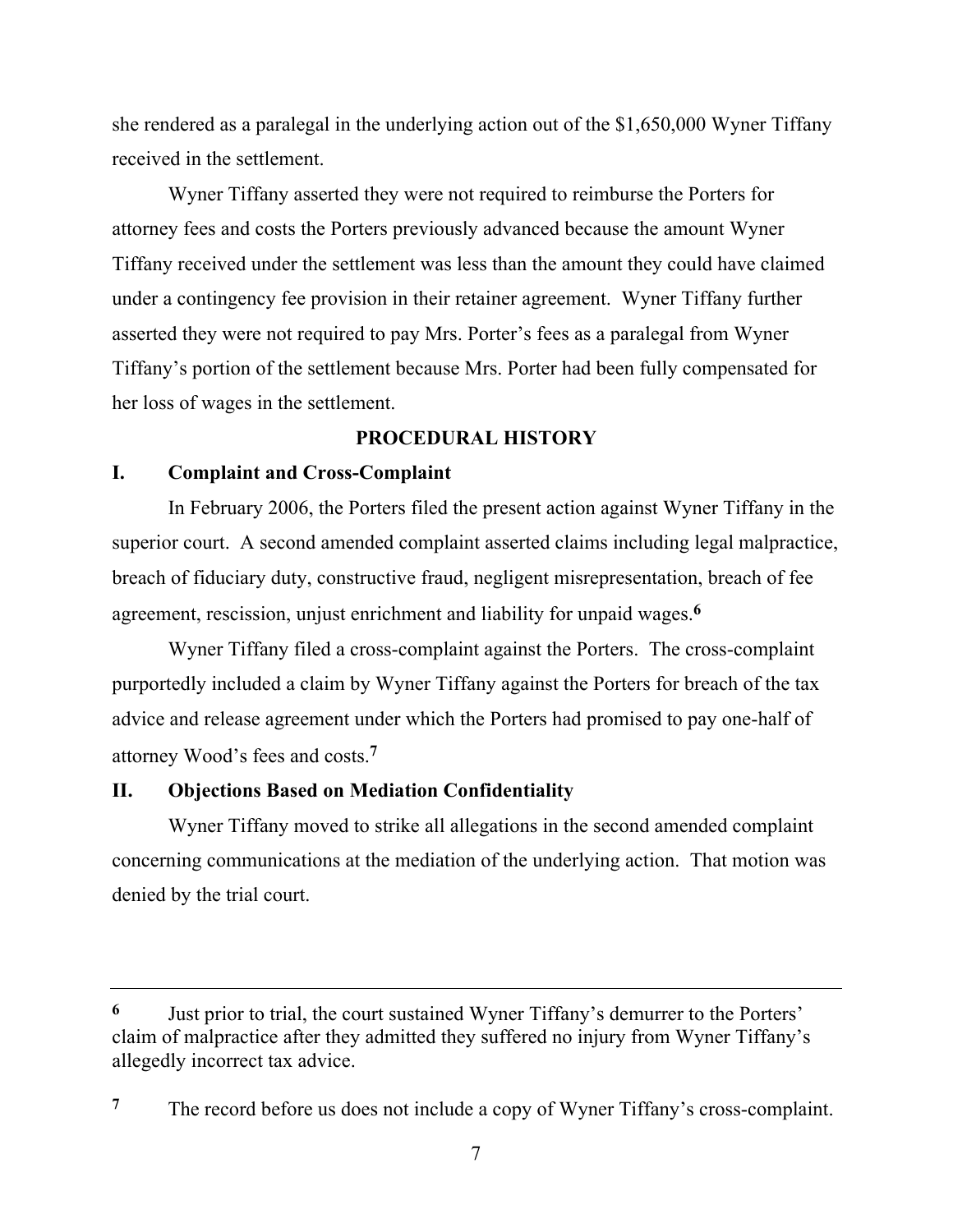Wyner Tiffany also objected during discovery to the disclosure or use of any information relating to the mediation of the underlying action. The trial court denied the motion to compel further responses solely on the ground that Wyner Tiffany's existing responses and objections were sufficient.

At the beginning of trial, Wyner Tiffany brought a motion in limine asking the trial court to bar the admission of any evidence subject to mediation confidentiality.

The Porters opposed the motion to exclude such evidence. They maintained that all signatories to the settlement agreement had expressly and voluntarily waived mediation confidentiality and that Wyner had executed the settlement agreement on Wyner Tiffany's behalf. The Porters argued that even if Wyner Tiffany had not waived mediation confidentiality, it would be unjust, when there is a claimed breach of duty arising out of the attorney-client relationship, to allow a client or an attorney to bar the other from producing pertinent evidence.

The Porters urged the trial court to apply section 958 to preclude application of mediation confidentiality to communications between attorney and client.**<sup>8</sup>** The Porters additionally contended that Wyner Tiffany had waived the mediation "privilege" pursuant to section 912 by producing without coercion during discovery documents "prepared for the purpose of, in the course of, or pursuant to" the mediation, such as Wyner's handwritten mediation notes and his copy of the stipulation for settlement.**<sup>9</sup>**

**<sup>8</sup>** Section 958 provides: "There is no privilege under this article as to a communication relevant to an issue of breach, by the lawyer or by the client, of a duty arising out of the lawyer-client relationship."

**<sup>9</sup>** Section 912 provides: "(a) Except as otherwise provided in this section, the right of any person to claim a privilege provided by Section 954 (lawyer-client privilege), 980 (privilege for confidential marital communications), 994 (physician-patient privilege), 1014 (psychotherapist-patient privilege), 1033 (privilege of penitent), 1034 (privilege of clergyman), 1035.8 (sexual assault counselor-victim privilege), or 1037.5 (domestic violence counselor-victim privilege) is waived with respect to a communication protected by the privilege if any holder of the privilege, without coercion, has disclosed a significant part of the communication or has consented to disclosure made by anyone. Consent to disclosure is manifested by any statement or other conduct of the holder of the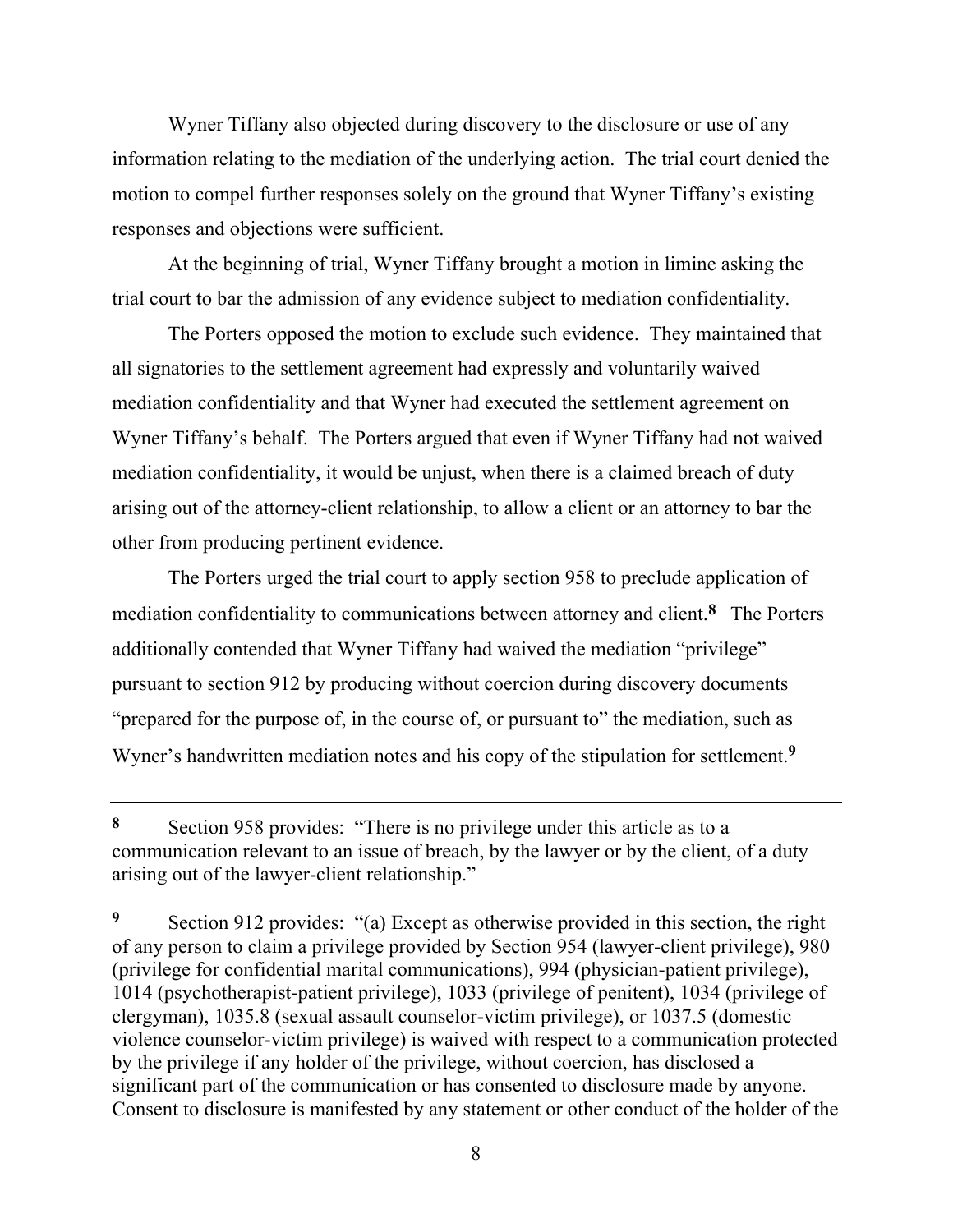The Porters further claimed Wyner Tiffany had relied on the very documents they were seeking to protect in pleadings filed with the court, such as a response to a separate statement in support of a motion to compel further responses to written discovery.

## **III. Withdrawal of Motion in Limine**

In a conference with the judge prior to trial, counsel for Wyner Tiffany withdrew the motion in limine, stating the withdrawal was "[b]ased on the arguments that were made and raised by the [Porters] in their opposition, including the issue of waiver by all participants, and the waiver in the final settlement agreement." The court therefore allowed counsel to reopen discovery to allow witnesses to answer questions to which objections had been interposed based on mediation confidentiality, "[s]ince [respondents] have waived it and since we all agree."

#### **IV. Trial and Verdict**

 $\overline{a}$ 

At trial, the Porters testified to communications that occurred with respect to, in the course of or pursuant to the mediation and introduced documentary evidence of mediation communications.

Both Wyner and Tiffany were called by the Porters as adverse witnesses during the Porters' case-in-chief. Wyner and Tiffany were questioned by the Porters' counsel regarding mediation negotiations. Wyner and Tiffany were then examined by their own counsel in rebuttal to the Porters' claims and in support of Wyner Tiffany's crosscomplaint. Wyner testified his notes of the mediation expressly indicated the Porters made an initial settlement demand and such amount included Mrs. Porter's lost wages. Wyner also testified that, several days after the agreement to settle at the mediation, he and Mrs. Porter discussed with tax attorney Wood the advisability of her reporting some of the settlement as income to the Internal Revenue Service. Tiffany testified that the settlement agreement covered all of the claims brought by the Porters, which included Mrs. Porter's loss of wage claim.

privilege indicating consent to the disclosure, including failure to claim the privilege in any proceeding in which the holder has the legal standing and opportunity to claim the privilege."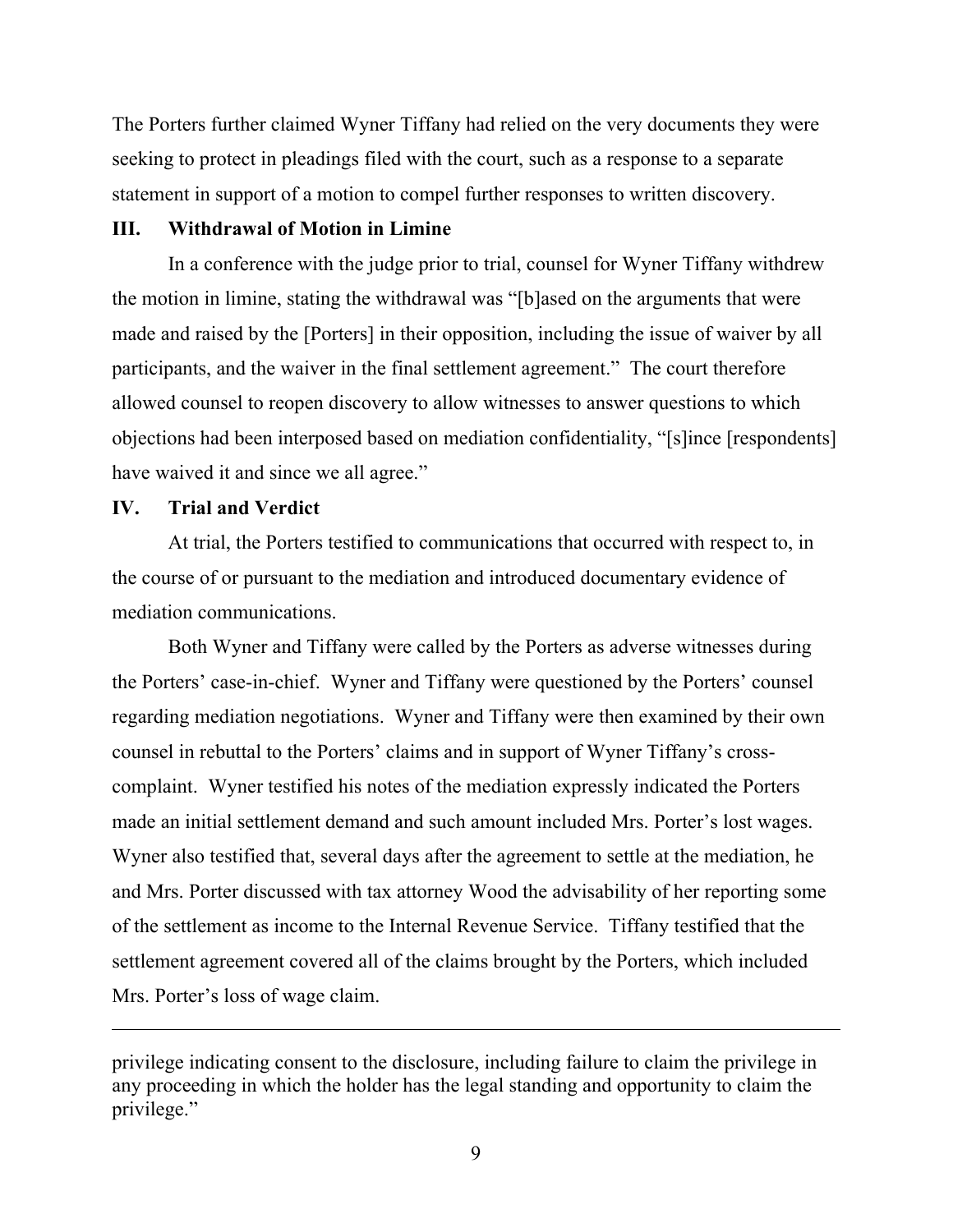In March 2008, the jury returned a verdict awarding the Porters a total of \$262,000, plus interest. The jury found that Wyner Tiffany owed Mrs. Porter \$211,000 in back wages for her services as a paralegal and the Porters \$51,000 for breach of the attorney-client fee agreement. The jury also determined the tax advice and release agreement between Wyner Tiffany and the Porters should be rescinded. The jury found, however, that Wyner Tiffany did not breach any fiduciary duty and were not liable to the Porters for constructive fraud, negligent misrepresentation or unjust enrichment.

As to the cross-complaint, the jury found the Porters did not breach the tax advice and release agreement regarding their obligation to pay attorney Wood's fees and costs.

The trial court entered a judgment based on the verdict in June 2008.

# **V. Motions for New Trial and JNOV**

About a month later, in July 2008, the California Supreme Court issued its opinion in *Simmons, supra,* 44 Cal.4th 570, and Wyner Tiffany moved for a new trial on the ground that they were prevented from having a fair trial because of an irregularity in the proceedings. In support of the motion for new trial, Wyner Tiffany cited *Simmons*, arguing evidence concerning mediation in the underlying action was improperly placed before the jury. At the same time, Wyner Tiffany filed a notice of motion for JNOV, and presumably, a motion was filed afterwards indicating the points and authorities in support thereof, but it was not made part of the record on appeal.

Based on *Simmons,* the trial court granted the motion for new trial. The court orally stated the *Simmons* case "makes it mandatory for me to grant a motion for new trial," adding, "I don't need to go into any of the other matters because I think they are all subsumed under the rationale of the California Supreme Court." The court's minute order stated simply that the motion for new trial was granted "pursuant to *Simmons*" and ordered the judgment set aside and vacated.

# **VI. Appeal and Cross-Appeal**

The Porters timely appealed from the order granting a new trial and setting aside and vacating the judgment. Wyner Tiffany cross-appealed from the trial court's ruling that their motion for judgment notwithstanding the verdict was moot.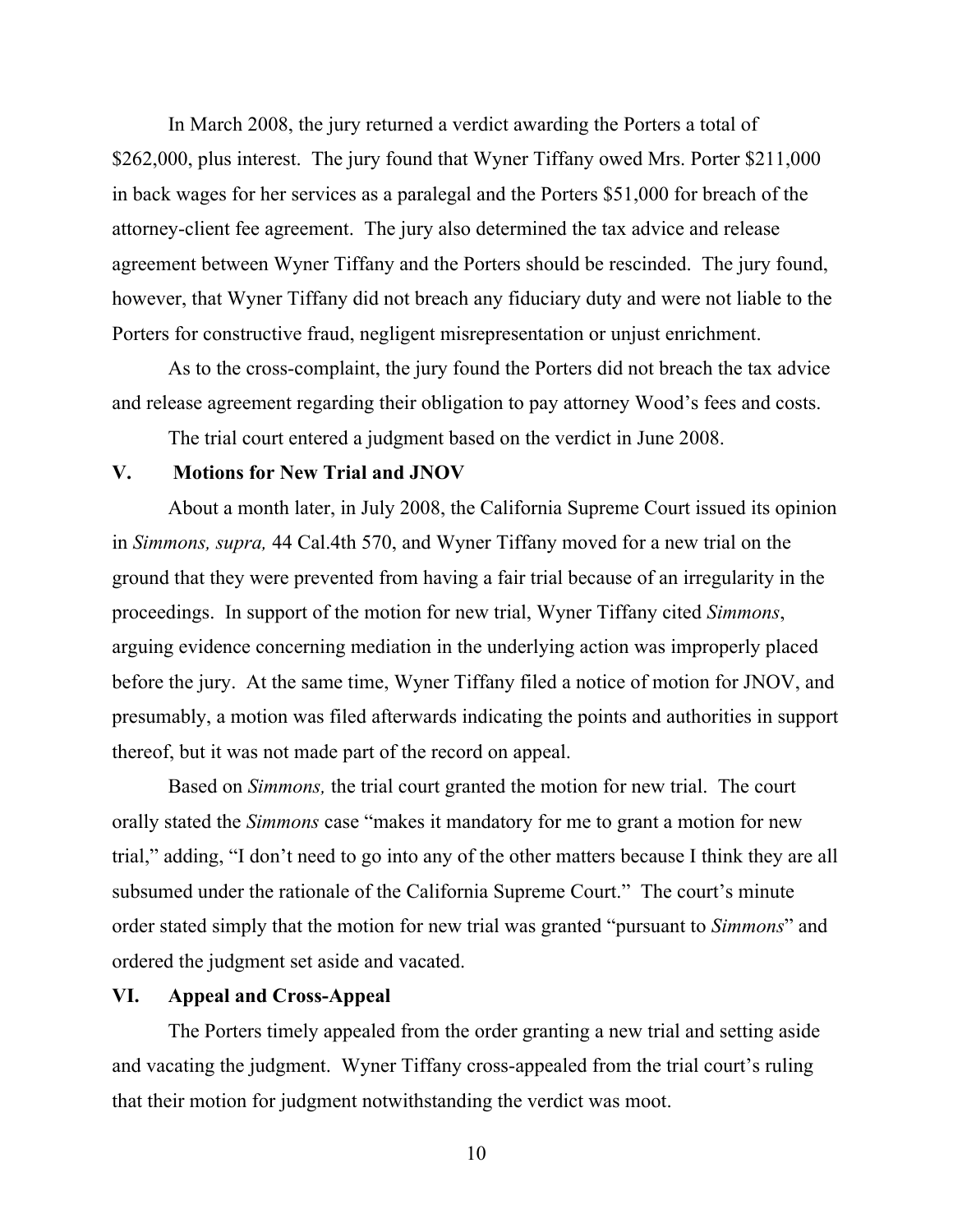#### **CONTENTIONS**

In their appeal, the Porters contend *Simmons* provides no proper ground to order a new trial because (1) the facts in this case are distinguishable, (2) respondents twice waived mediation confidentiality, (3) respondents were estopped from belatedly raising mediation confidentiality, (4) respondents were equitably estopped from raising mediation confidentiality, and (5) upholding the application of *Simmons* would lead to absurd results. The Porters also contend that the grant of a new trial was procedurally improper on numerous additional grounds. They further contend that substantial evidence supported the jury's verdict with respect to their claims for breach of contract and for rescission.

On cross-appeal, respondents contend the trial court should have granted their motion for judgment notwithstanding the verdict as to Mrs. Porter's wage claim against respondents, the Porters' claim for rescission and refund of attorney fees and costs, respondents' claim for breach of contract against the Porters and a claim respondents asserted for conversion of documents and electronic records against Mrs. Porter.

#### **STANDARD OF REVIEW**

"The determination of a motion for a new trial rests so completely within the court's discretion that its action will not be disturbed unless a manifest and unmistakable abuse of discretion clearly appears. This is particularly true when the discretion is exercised in favor of awarding a new trial, for this action does not finally dispose of the matter. So long as a reasonable or even fairly debatable justification under the law is shown for the order granting the new trial, the order will not be set aside." (*Jiminez v. Sears, Roebuck & Co*. (1971) 4 Cal.3d 379, 387; see also *Malkasian v. Irwin* (1964) 61 Cal.2d 738, 747 (*Malkasian*); see *Aguilar v. Atlantic Richfield Co.* (2001) 25 Cal.4th 826, 859 (*Aguilar*).)

A determination underlying any order is scrutinized under the test appropriate to such determination. (*Aguilar, supra,* 25 Cal.4th at p. 859.) The interpretation and application of a statute is reviewed de novo. (*Burden v. Snowden* (1992) 2 Cal.4th 556, 562.) When the language of a statute is clear and unambiguous, judicial construction of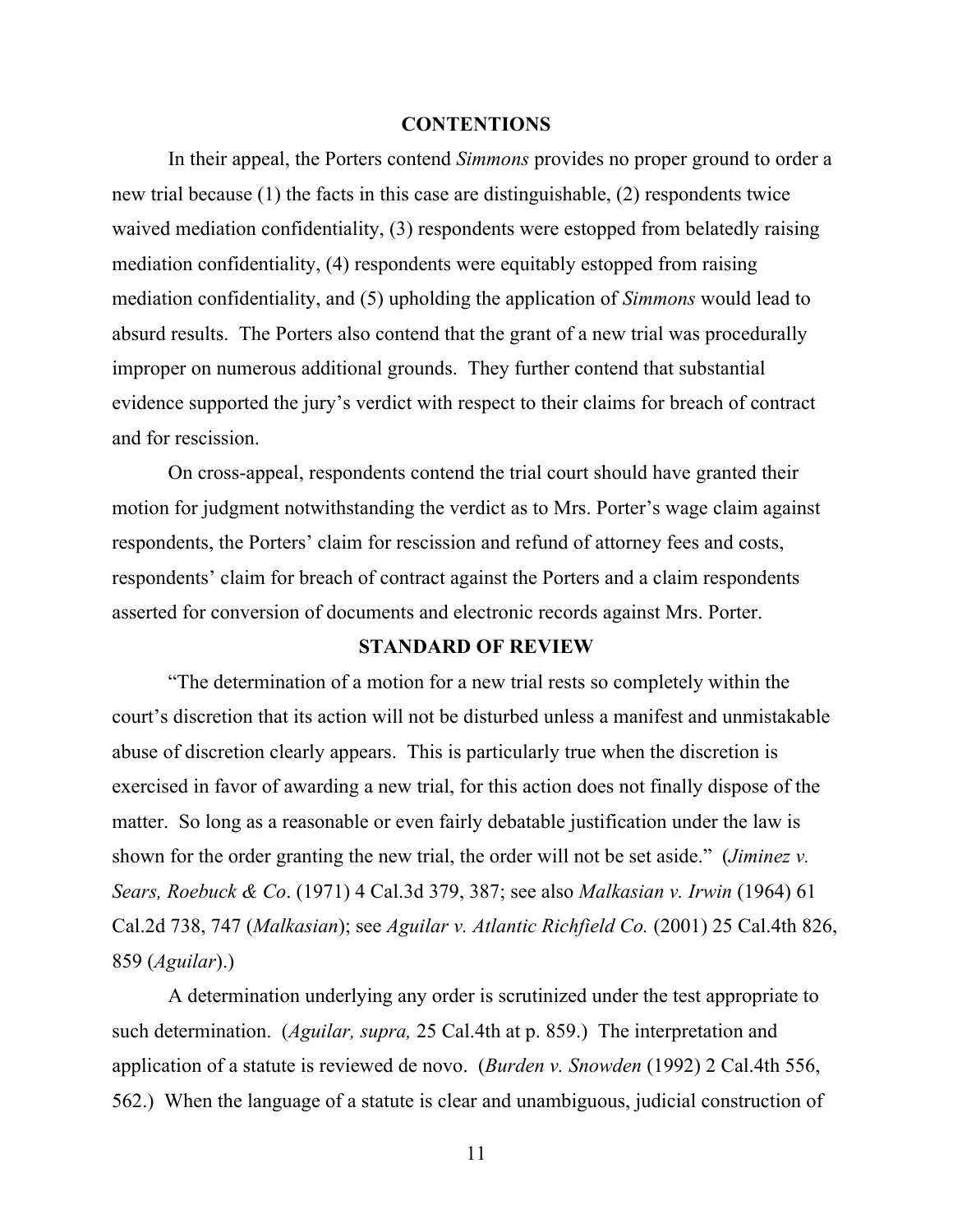the statute is not permitted unless it cannot be applied according to its terms or doing so would lead to absurd results and violate the presumed intent of the Legislature. (*Foxgate Homeowners' Assn. v. Bramalea California, Inc*. (2001) 26 Cal.4th 1, 14 (*Foxgate*).)

"A motion for judgment notwithstanding the verdict may be granted only if it appears from the evidence, viewed in the light most favorable to the party securing the verdict, that there is no substantial evidence in support. [Citation.]" (*Sweatman v. Department of Veterans Affairs* (2001) 25 Cal.4th 62, 68.)

We review the record to ascertain whether substantial evidence supports the jury's verdict and the trial court's decision, i.e., whether the plaintiffs proved every element of their cause of action. (*Stubblefield Construction Co. v. City of San Bernardino* (1995) 32 Cal.App.4th 687, 703; see also *OCM Principal Opportunities Fund, L.P. v. CIBC World Markets Corp.* (2007) 157 Cal.App.4th 835, 845.)

#### **DISCUSSION**

#### **Appeal**

# **I. The Communications Between Attorney and Client Fall Within Mediation Confidentiality**

The Porters argue that the mediation confidentiality statutes do not apply because the communications complained of were between Mrs. Porter and her attorney. They assert the mediation confidentiality statutes do not apply to communications made between parties on the " 'same side' of the equation" at a mediation. However, the California Supreme Court recently rejected this argument in *Cassel v. Superior Court, supra,* 51 Cal.4th 113. We find *Cassel* is controlling and the mediation confidentiality provisions demonstrate the trial court did not abuse its discretion in granting a new trial.

Under Evidence Code section 1119, subdivisions (a) and (b), evidence of anything said or admissions made for the purpose of, in the course of, or pursuant to a mediation cannot be disclosed in a legal proceeding, with certain statutory exceptions. Writings prepared for the purpose of, in the course of, or pursuant to a mediation are also protected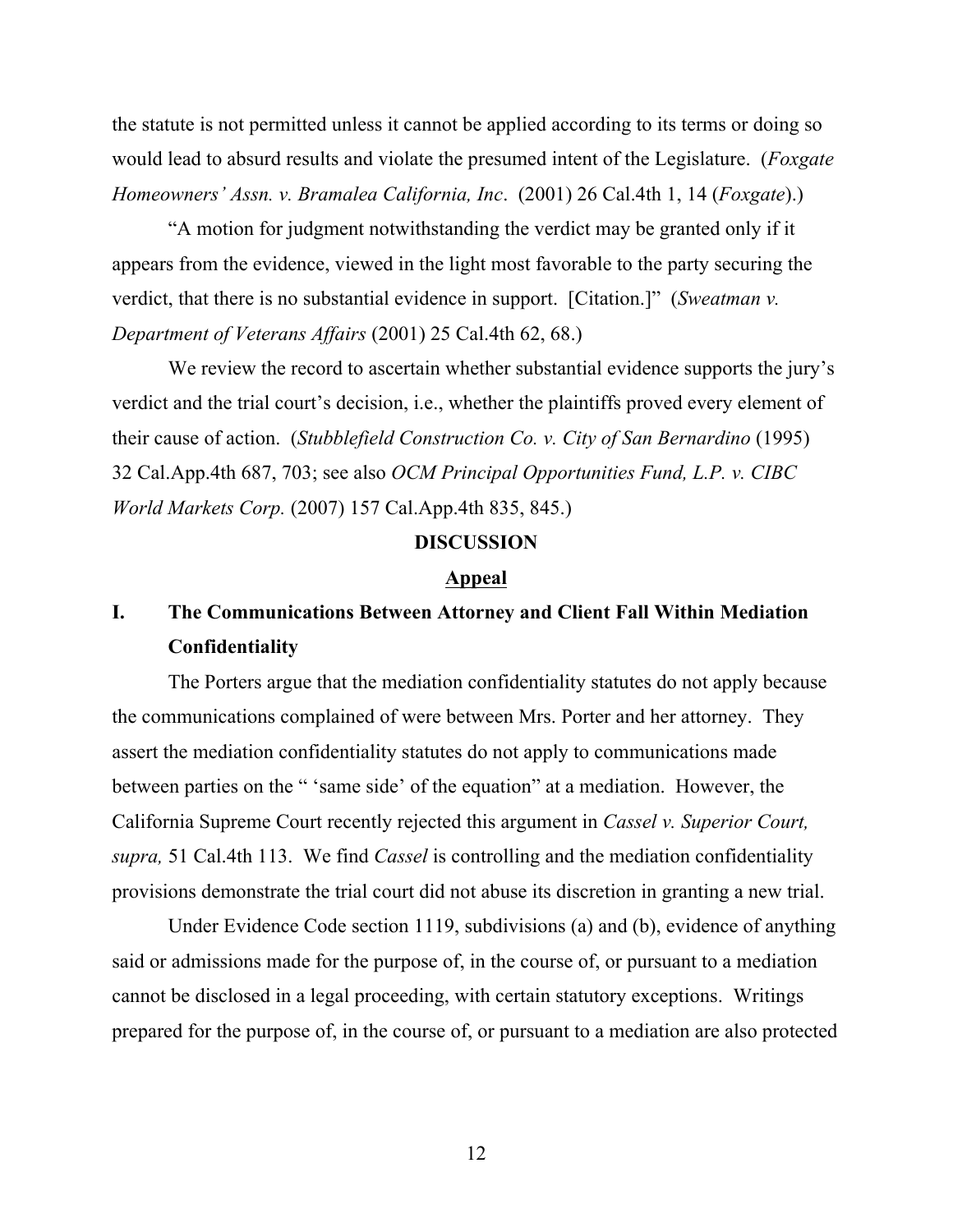from disclosure.**10** Under subdivision (c), "[a]ll communications, negotiations, or settlement discussions by and between participants in the course of a mediation or a mediation consultation shall remain confidential."

The California Supreme Court has repeatedly described the mediation confidentiality provisions as "clear and absolute. Except in rare circumstances, they must be strictly applied and do not permit judicially crafted exceptions or limitations, even where competing public policies may be affected. (*Simmons,*[*supra,* 44 Cal.4th at p. 580]; *Fair v. Bakhtiari* (2006) 40 Cal.4th 189, 194 . . . ; *Rojas v. Superior Court* (2004) 33 Cal.4th 407, 415-416, . . . ; *Foxgate,* [*supra,* 26 Cal.4th at pp. 13-14, 17].)" (*Cassel, supra,* 51 Cal.4th at p. 118.) Accordingly in *Cassel*, the court rejected the very argument the Porters make here. In that case, the appellant filed a complaint alleging his attorneys breached their professional, fiduciary, and contractual duties in a previous legal matter. (*Id.* at p. 119.) Several of the appellant's claims were based on allegations that the attorneys improperly kept him at a mediation and pressured him to accept a settlement for an amount he and the attorneys had previously agreed was too low. (*Id.* at p. 120.) The attorneys moved in limine under the mediation confidentiality statutes to exclude evidence of communications between the appellant and the attorneys that were related to the mediation. (*Id.* at p. 121.) The trial court excluded mediation-related communications between the appellant and the attorneys, but the Court of Appeal

**<sup>10</sup>** Evidence Code section 1119, subdivisions (a) and (b) state: "Except as otherwise provided in this chapter: (a) No evidence of anything said or any admission made for the purpose of, in the course of, or pursuant to, a mediation or a mediation consultation is admissible or subject to discovery, and disclosure of the evidence shall not be compelled, in any arbitration, administrative adjudication, civil action, or other noncriminal proceeding in which, pursuant to law, testimony can be compelled to be given. (b) No writing, as defined in Section 250, that is prepared for the purpose of, in the course of, or pursuant to, a mediation or a mediation consultation, is admissible or subject to discovery, and disclosure of the writing shall not be compelled, in any arbitration, administrative adjudication, civil action, or other noncriminal proceeding in which, pursuant to law, testimony can be compelled to be given."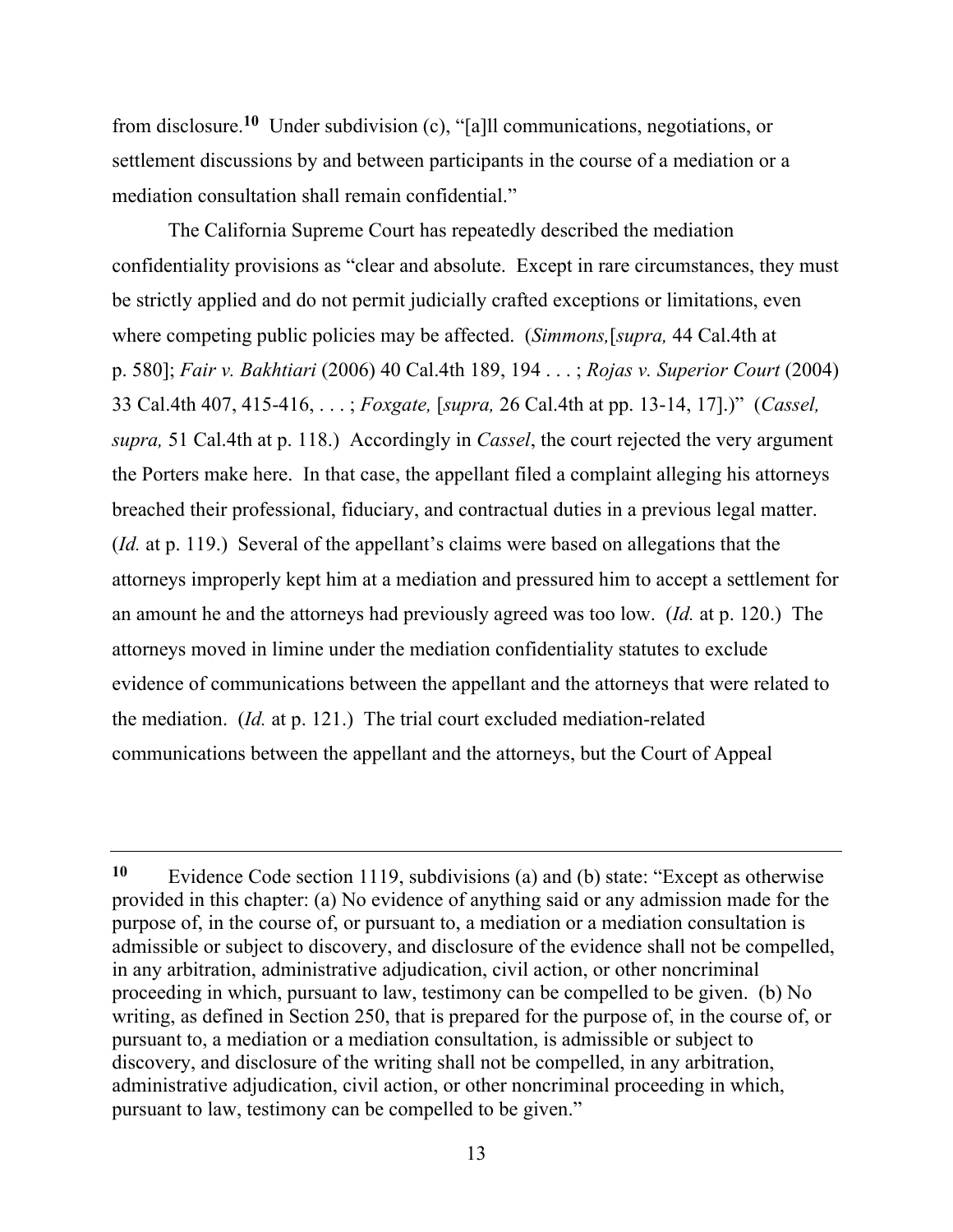reversed the trial court ruling, finding that the mediation confidentiality provisions did not apply to communications between a party and his or her own counsel.

Our high court reversed the Court of Appeal's decision. The court noted its previous discussion in *Simmons* of revisions the Legislature made to the mediation confidentiality provisions that extended section 1119, subdivision (a) to " 'oral communications made *for the purpose of* or *pursuant to* a mediation, not just to oral communications made *in the course of* the mediation. [Citation.] [Citations.]" (*Cassel, supra,* 51 Cal.4th at p. 128.) The court then concluded:

"The obvious purpose of the expanded language is to ensure that the statutory protection extends beyond discussions carried out directly between the opposing parties to the dispute, or with the mediator, during the mediation proceedings themselves. All oral or written communications are covered, if they are made 'for the purpose of' or 'pursuant to' a mediation. (§ 1119, subds. (a), (b).) It follows that, absent an express statutory exception, all discussions conducted in preparation for a mediation, as well as all mediation-related communications that take place during the mediation itself, are protected from disclosure. Plainly, such communications include those between a mediation disputant and his or her own counsel, even if these do not occur in the presence of the mediator or other disputants." (*Cassel, supra,* 51 Cal.4th at p. 128, fn. omitted*.*)

In the case before us, the claims asserted in the Porter's complaint are largely based on what was said during or in preparation for the mediation. Aside from the attorney-client communications, testimony was also introduced at trial about the communications between and among the mediation participants. Mrs. Porter herself testified in direct examination concerning the Porters' meeting with the mediator and with lead opposing counsel during the mediation. Mrs. Porter testified that the Porters met with the mediator and at one point during the mediation, were told that the defendants in the underlying action were concerned about a "double-dipping" issue relating to her lost earnings claim. She testified that afterwards, Wyner advised her to resolve this issue by dropping her lost earnings claim. She claimed he assured her she would be paid out of the attorney fee recovery and that she waived her lost earnings claim after receiving this assurance from Wyner. The Porters introduced contemporaneous notes Mrs. Porter had made that tracked the course of mediation. Mrs. Porter also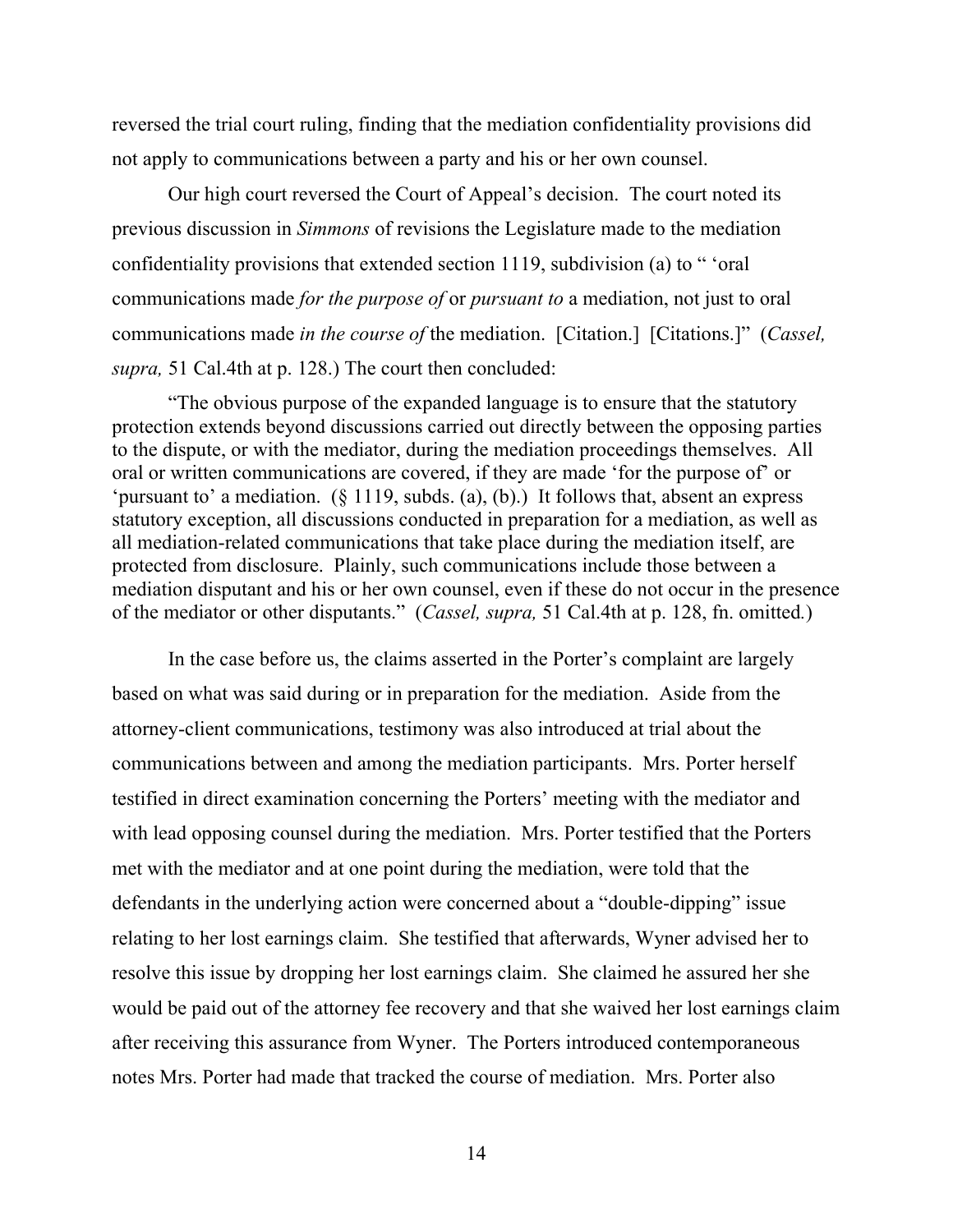testified regarding various spreadsheets that were used during the mediation, which reflected the offers and counteroffers both sides made during the negotiations. As *Cassel* made clear, section 1119 renders such evidence inadmissible. Accordingly, we find the trial court properly granted the motion for new trial.

#### **II. The mediation privilege was not waived.**

Section 1122, subdivision (a)(1) provides two exceptions to the blanket prohibition against disclosure of protected mediation communications. The first exception permits disclosure if: "[*a*]*ll persons who conduct or otherwise participate in* the mediation expressly agree in writing, or orally in accordance with section 1118, to disclosure of the communication, document, or writing." (Italics added.)**11** The second exception permits disclosure of a communication, document, or writing prepared by or on behalf of fewer than all the mediation participants, if "those participants expressly agree in writing, or orally in accordance with Section 1118, to its disclosure," and "the communication, document, or writing does not disclose anything said or done or any admission made in the course of the mediation."  $(\S 1122, \text{subd.} (a)(2))$ .

The Porters' argument that Wyner Tiffany gave express, written agreement to waive mediation confidentiality rests entirely upon Wyner's signature on the settlement agreement in the underlying action. There are a number of problems with the factual basis for this contention. First, the settlement agreement did not include an express waiver of mediation confidentiality.<sup>12</sup> Second, the settlement agreement was not signed

**<sup>11</sup>** Section 1118 requires that an oral agreement be recorded by a court reporter or some reliable means, that the terms of the agreement are recited on the record in the presence of the parties and the mediator, that the parties express their agreement to those terms and acknowledge that it is enforceable and binding. Further, the statute also requires that the terms be reduced to writing within 72 hours after it was recorded.  $(\S 1118, \text{subds. (a)-(d))})$ 

**<sup>12</sup>** The settlement agreement provided only that the "[p]arties," a description that did not include respondents Wyner Tiffany, waived the provisions of the mediation confidentiality agreement and that the "[p]arties acknowledge and agree that the terms and provisions of *this Agreement* are not confidential." (Italics added.)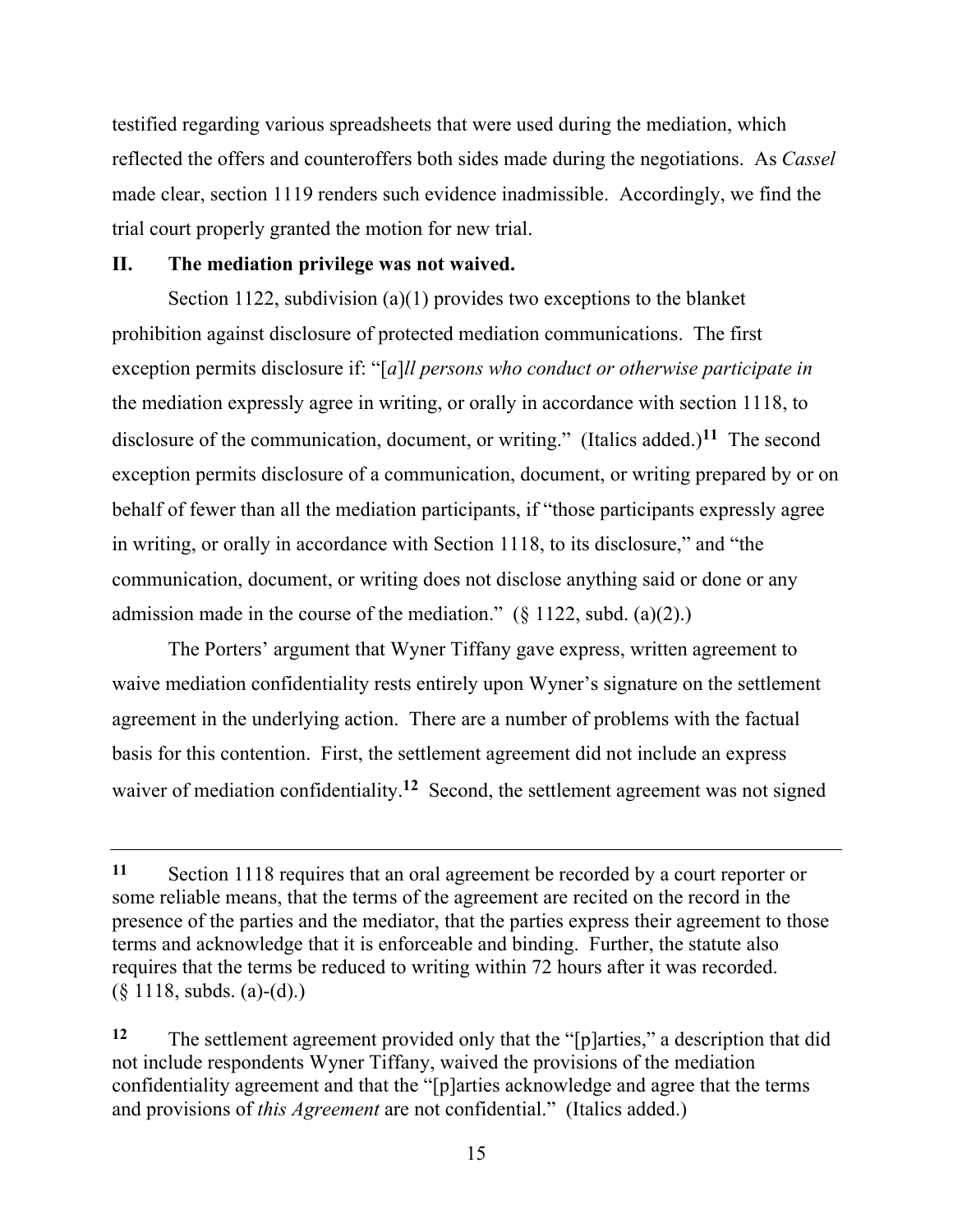by all participants to the mediation. Based on the signatures on the mediation confidentiality agreement, there were at least 19 participants in the mediation, in addition to the mediator. Neither the mediator, nor the majority of the persons who participated in the mediation, signed the settlement agreement. Third, although Wyner did sign the settlement agreement, he did not sign as a party but, as with the other attorneys of record in the underlying action, signed only approving the agreement "as to form," indicating he was not bound by its substantive provisions. Finally, respondent Tiffany did not sign the settlement agreement at all.

The Porters rely on *Olam v. Congress Mortg. Co.* (N.D. Cal. 1999) 68 F.Supp.2d 1110 (*Olam*) in arguing the failure of other participants to waive mediation confidentiality is not an impediment to the introduction of evidence of what occurred at the mediation when the parties themselves have expressly waived mediation confidentiality.

*Olam,* however*,* involved a situation in which *both* sides indisputably agreed to waive confidentiality (see *Foxgate, supra,* 26 Cal.4th at p. 16), the waivers of both parties otherwise met the requirements of section 1122, subdivision (a) and the proposed evidence contemplated disclosure only of the mediator's generalized perceptions of a party's capacity to enter into a settlement rather than specific communications or admissions made during mediation, none of which is the case here. (*Olam, supra,* 68 F.Supp.2d at pp. 1129-1130, 1133, 1136, 1139, fn. 42.)

#### **III. There Was No Express Waiver by Counsel's Withdrawal of Motion in Limine**

The Porters agree that Wyner Tiffany repeatedly argued against disclosure of matters protected by mediation confidentiality during the litigation. They claim, however, that Wyner Tiffany made a strategic decision to waive mediation confidentiality in open court at the outset of trial in order to use evidence and testimony pertaining to the mediation. Though Wyner Tiffany were present in the courtroom, the trial court did not ascertain if they agreed with their counsel's oral waiver of confidentiality or obtained their oral consent on the record, and no written agreement for waiver was subsequently prepared or signed by respondents. Counsel's mere withdrawal of the motion in limine at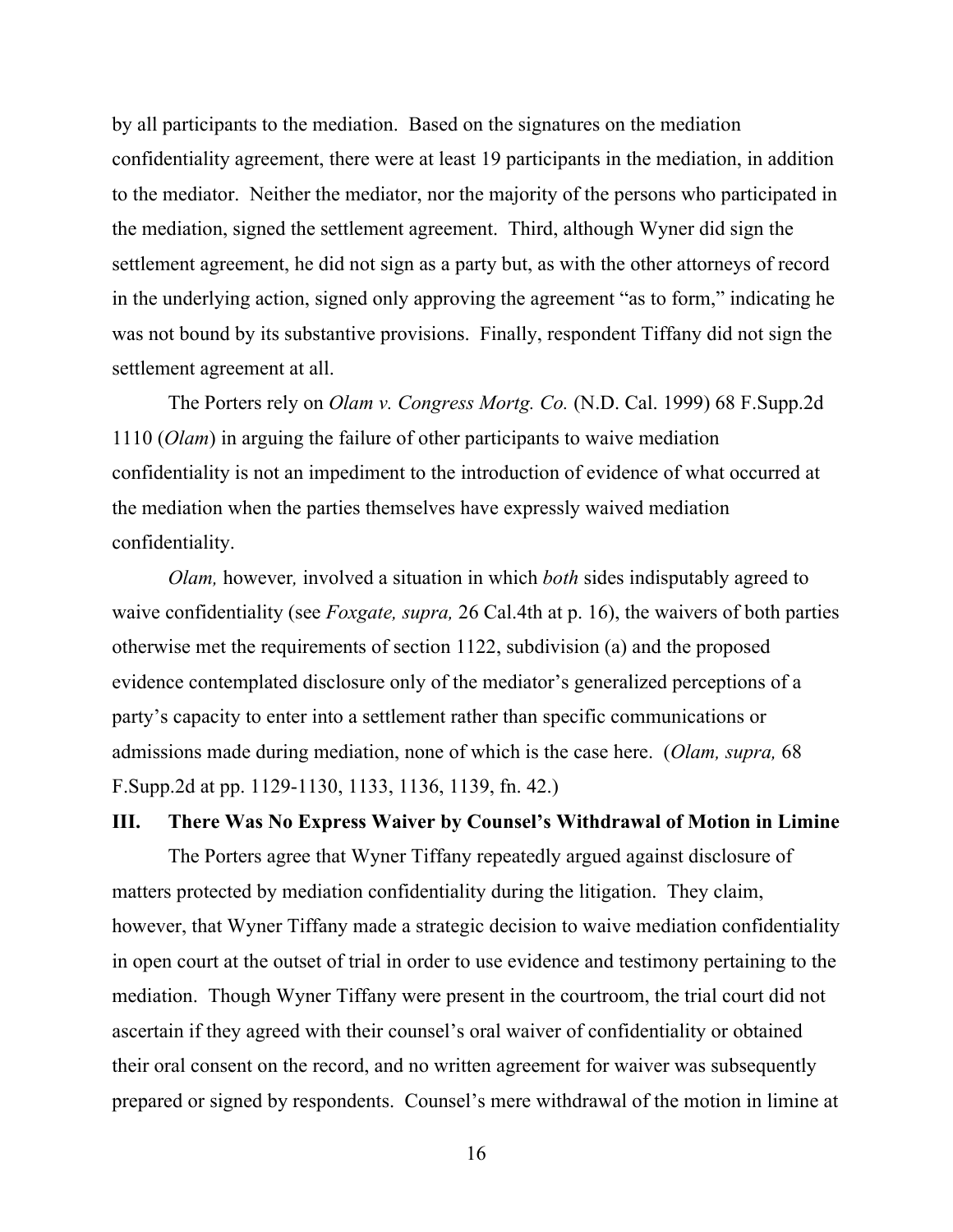the hearing thus failed to meet the requirements of section 1122, subdivision (a) that the participants "expressly agree in writing, or orally in accordance with Section 1118," to the disclosure of communications or writings subject to mediation confidentiality.

Further, our Supreme Court determined in *Simmons* that the doctrine of estoppel, judicial estoppel and implied waiver are not exceptions to mediation confidentiality*.* In that case, a settlement allegedly was reached during mediation with the plaintiffs on a defendant doctor's behalf. When the defendant was informed the case had settled, she declared she was revoking her consent and refused to sign the settlement agreement. (*Simmons, supra*, 44 Cal.4th at p. 575.) Plaintiffs then sought to enforce an alleged oral settlement. (*Id.* at p. 576.) During pretrial proceedings, in the course of arguing that no enforceable contract was formed during mediation, the defendant stipulated to, and submitted evidence of, events that had occurred during mediation. (*Id.* at pp. 574, 576.) However, at trial the defendant for the first time asserted that the mediation confidentiality statutes precluded the plaintiffs from proving the existence of an oral settlement agreement. (*Id.* at p. 577.)

A divided Court of Appeal panel held the defendant was estopped from claiming mediation confidentiality because she had presented evidence of occurrences at the mediation and failed to object to plaintiffs' use of such facts during pretrial motions. (*Simmons, supra,* 44 Cal.4th at p. 577*.*) The California Supreme Court reversed and held that the mediation confidentiality statutes must be strictly enforced. (*Id.* at p. 581.)

The Supreme Court noted the Court of Appeal majority had relied on the doctrine of estoppel ostensibly to " 'prevent a litigant from tardily relying on mediation confidentiality to shield from the court facts which she had stipulated to be true and had extensively litigated without raising such bar.' " (*Simmons, supra,* 44 Cal.4th at p. 582.) But the Supreme Court agreed with the dissenting appellate justice that " '[b]y focusing on estoppel, the majority in essence [was] attempting to create a new exception to the comprehensive scheme.' " *(Ibid.)* The court declared, "Except in cases of express waiver or where due process is implicated, we have held that mediation confidentiality is to be strictly enforced." (*Id.* at p. 582.) The court further held that estoppel does not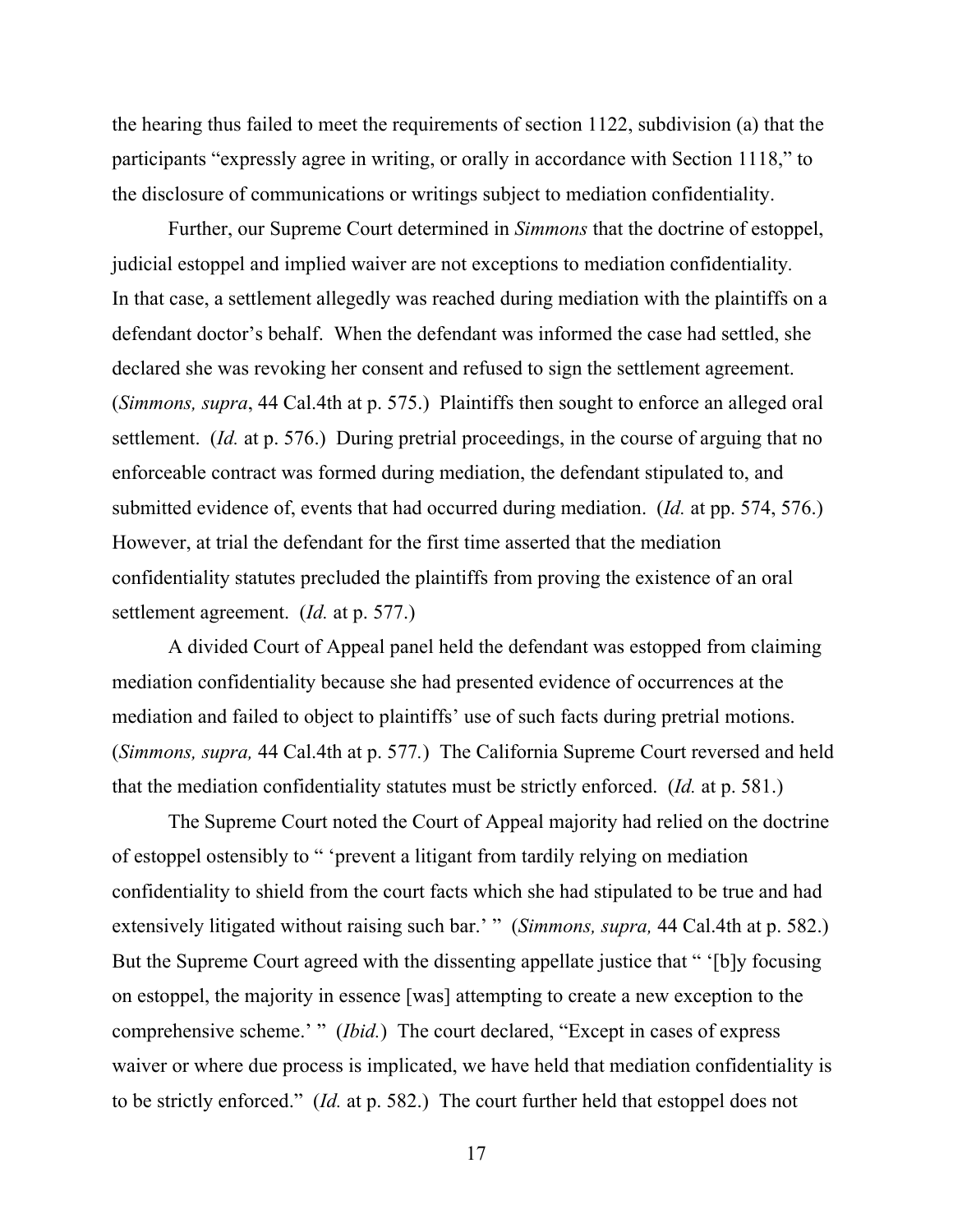apply because it was not a case where the party submitted to the jurisdiction of the court and then argued it had no jurisdiction. (*Id*. at p. 584.) Finally, the court determined that mediation confidentiality cannot be impliedly waived through conduct. (*Id*. at p. 585.)

Counsel's withdrawal of the motion in limine and Wyner Tiffany's failure to object to the withdrawal in the present case at most could be construed as an implied waiver, not an express one. However, as *Simmons* held, an implied waiver is insufficient to waive mediation confidentiality. (*Simmons, supra,* 44 Cal.4th at pp. 582-585; *Rael v. Davis* (2008) 166 Cal.App.4th 1608, 1622.)

The Porters heavily rely on *Stewart v. Preston Pipeline Inc.* (2005) 134 Cal.App.4th 1565 (*Stewart*). Unlike in the present case, the defendants in *Stewart* sought to enforce a contract containing a waiver of mediation confidentiality which they had authorized their counsel to sign on their behalf and which the plaintiff, the party against whom enforcement was sought, had himself personally signed. (*Id.* at pp. 1584-1585; compare *Rael v. Davis*, *supra*, 166 Cal.App.4th at p. 1621 [no express waiver when client neither signed agreement containing confidentiality waiver nor sought to enforce it].)

#### **IV. There Was No Estoppel by Belated Assertion of Mediation Confidentiality**

The Porters contend the *Simmons* court expressly acknowledged the doctrine of estoppel *to contest jurisdiction* may estop a party from belatedly raising mediation confidentiality when the party has asked the court to act in excess of its jurisdiction and then argued the court had no power to act as it did. This principle is inapplicable here. Wyner Tiffany do not contest the court's assertion of jurisdiction over the subject matter. (See *Simmons, supra,* 44 Cal.4th at p. 584.) Wyner Tiffany merely assert that the Porters may not present evidence subject to mediation confidentiality to support their claims and that the trial court correctly granted a new trial on that basis. Wyner Tiffany thus do not claim the trial court acted in excess of its jurisdiction. As the Supreme Court has held, the imposition of a judicially crafted estoppel exception would not be appropriate under the circumstances in light of the important public policy underlying the confidentiality statutes. (*Id.* at p. 582; see also *In re Stier* (2007) 152 Cal.App.4th 63, 79-81.)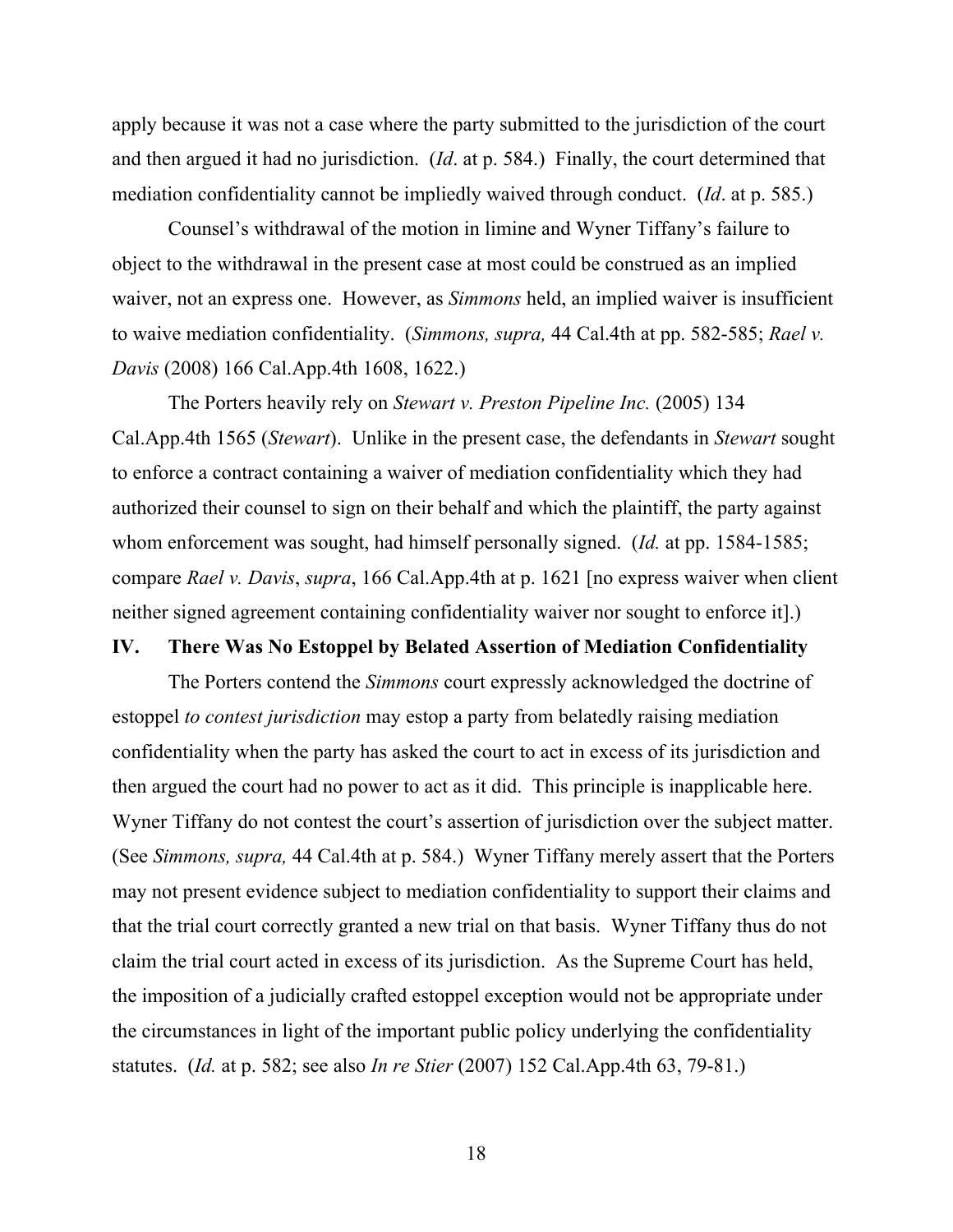Moreover, other equitable considerations come into play when, as here, communications, admissions or conduct occur in preparation for or during mediation both outside of, and in the presence of, the mediator or opposing parties. It would be inequitable and unfair if Mrs. Porter were allowed to testify about her conversation with Wyner but neither Wyner nor other participants could testify regarding their communications. The Legislature surely could not have intended such a result, and we need not accept such a narrow construction of section 1119 given the clear and unambiguous language of the statute.**<sup>13</sup>**

# **V. The Trial Court Properly Granted a New Trial**

The Porters complain that the order granting a new trial was procedurally improper on several grounds. They assert that Wyner Tiffany never objected to the introduction of the protected evidence and thus the court never had any opportunity to commit error. They argue any alleged error was not prejudicial to Wyner Tiffany because they themselves were the proponents of such evidence. They contend Wyner Tiffany failed to show, and they could not show, ignorance of the alleged irregularity before the verdict was rendered. They repeat their claim that Wyner Tiffany expressly waived mediation confidentiality twice and assert that Wyner Tiffany's "mistaken" view of the law prior to the *Simmons* case is not a proper ground upon which to grant a new trial. We disagree.

The Porters' procedural arguments essentially are attempts to do an end run around the strong legislation and judicial policies favoring mediation and settlement and the Legislature's clearly expressed intent in sections 1126 and 1128.

**<sup>13</sup>** In their supplemental brief, the Porters claim that this case falls within the "absurd result" scenario discussed by Justice Chin in his concurring opinion in *Cassel, supra*, 51 Cal.4th at pages 139-140. There, Justice Chin indicated that if all participants in a mediation waived confidentiality except the attorney, it might result in absurd consequences if the attorney could prevent disclosure of the communication and thus shield himself from a malpractice action. The analysis is not apt here, however, as many of the participants aside from the attorneys did not sign the agreement.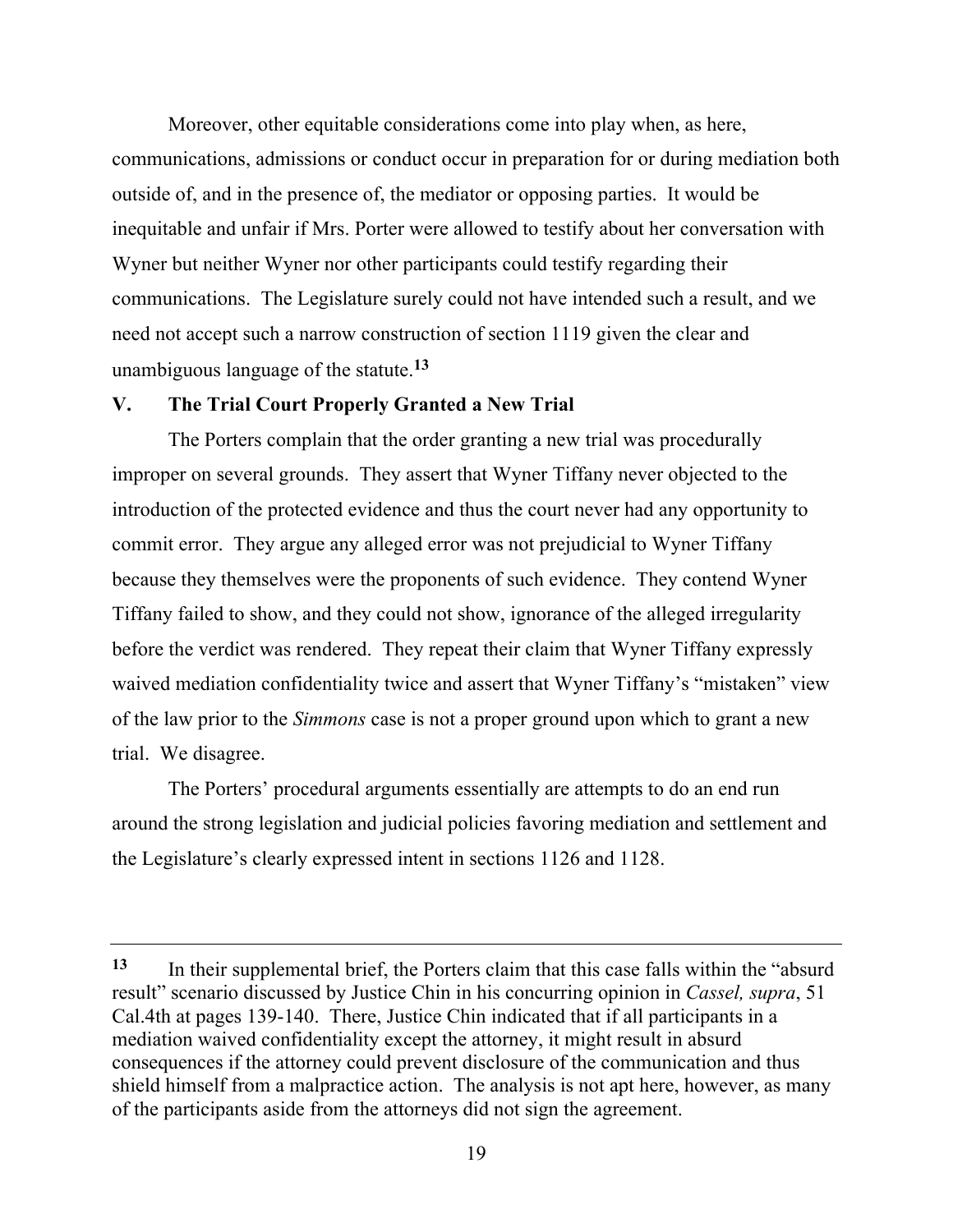"The remedy for violation of the confidentiality of mediation is that stated in section 1128: 'Any reference to a mediation during any subsequent trial is an irregularity in the proceedings of the trial for purposes of Section 657 of the Code of Civil Procedure.' "**14** (*Foxgate, supra,* 26 Cal.4th at p. 18; *Kieturakis, supra,* 138 Cal.App.4th at p. 62.) Section 1128 expressly declares "[a]ny reference" to a mediation during any other subsequent noncriminal proceeding is "grounds for vacating or modifying the decision . . . ." Section 1128 does not include any requirement that the "reference" be objected to for the statute to apply.

The Porters contend they were equally "the holder of the privilege" with Wyner Tiffany and, because neither side exercised a right to object to evidence pertaining to mediation, the evidence was properly submitted. The Porters would have us treat mediation confidentiality as equivalent to a "privilege" that can be waived under section 912, subdivision (a). That statute expressly provides, in the event of a claim of privilege under specified statutes (see footnote 9, *ante*), that the privilege is waived with respect to a communication protected by the privilege if any holder of the privilege, without coercion, has disclosed a significant part of the communication or has consented to disclosure made by anyone.

However, section 1115 et seq. is not included among the instances listed in section 912 in which an objection must first be raised for confidentiality to be preserved, and the plain terms of sections 1126 and 1128 include no such requirement. (See *Simmons,* 

**<sup>14</sup>** Section 1128 provides: "Any reference to a mediation during any subsequent trial is an irregularity in the proceedings of the trial for the purposes of Section 657 of the Code of Civil Procedure. Any reference to a mediation during any other subsequent noncriminal proceeding is grounds for vacating or modifying the decision in that proceeding, in whole or in part, and granting a new and further hearing on all or part of the issues, if the reference materially affected the substantial rights of the party requesting relief"

Section 1126 expressly provides that "[a]nything said, any admission made, or any writing that is inadmissible, protected from disclosure, and confidential . . . before a mediation ends, shall remain inadmissible, protected from disclosure, and confidential to the same extent after the mediation ends."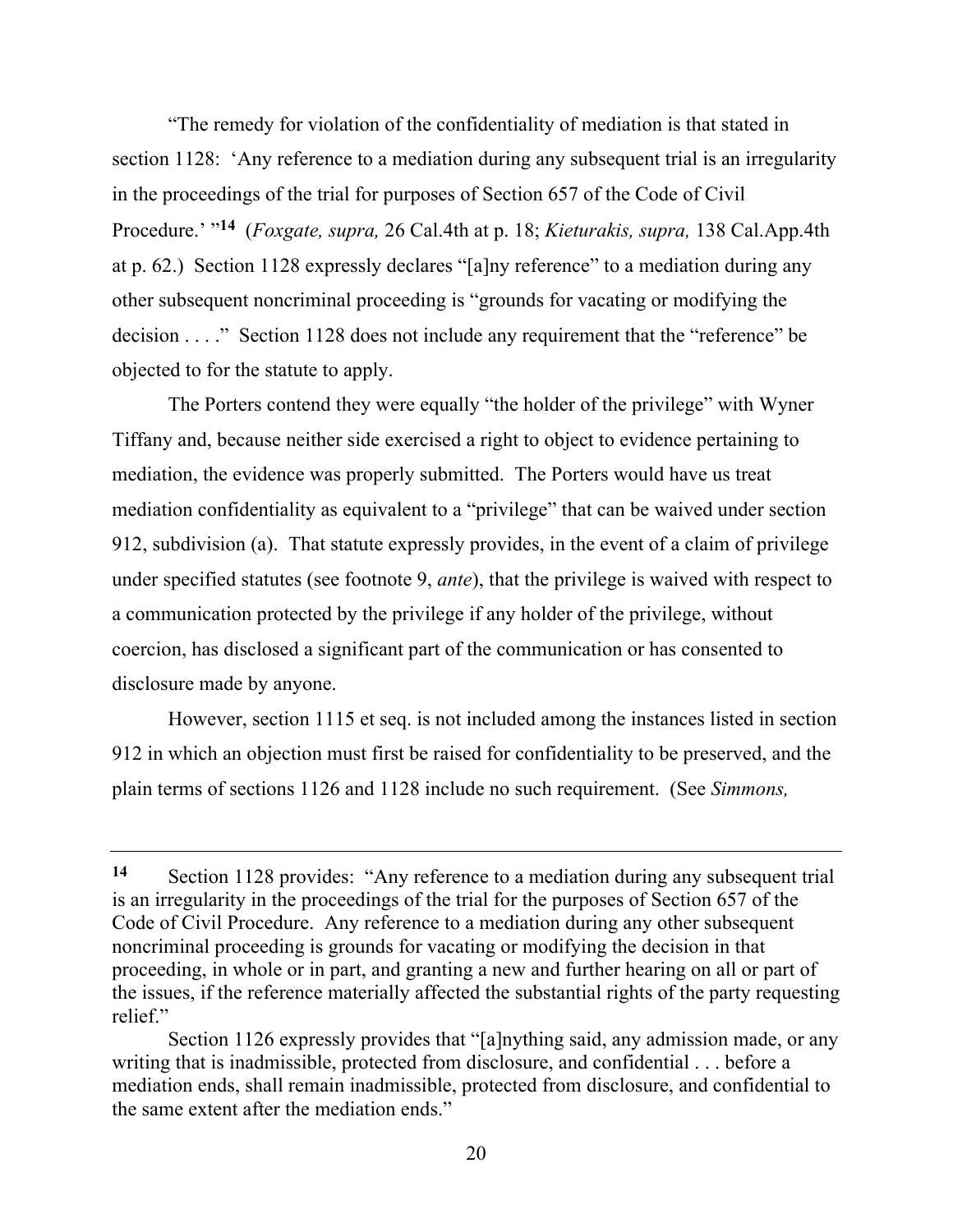*supra,* 44 Cal.4th at pp. 587-588; *Foxgate, supra,* 26 Cal.4th at pp. 17-18; *Kieturakis, supra,* 138 Cal.App.4th at pp. 81-82; *Eisendrath, supra,* 109 Cal.App.4th at pp. 362-363.) In enacting sections 1126 and 1128, the Legislature obviously intended to give teeth to its expressed policy of protecting mediation communications, even if an objecting party interjects a belated objection to such evidence.

Furthermore, Code of Civil Procedure section 647 provides that an order, ruling, action or decision is deemed excepted to if the party "at the time when the order, ruling, action or decision is sought or made, or *within a reasonable time thereafter*," makes his position known "by objection or otherwise." (Italics added.) Thus a party is protected if he or she makes a timely attack on an order, ruling or action by motion. (See *Hoffman-Haag v. Transamerica Ins. Co.* (1991) 1 Cal.App.4th 10, 15 [legal challenge may be raised for first time in post trial motions].) In this case, Wyner Tiffany made known their exception to the admission of evidence subject to mediation confidentiality by a timely motion for new trial, thus making their position known within a "reasonable" time "by objection or otherwise." Rules applicable to invited error or estoppel do not apply when an appellate court is reviewing the propriety of an order granting a new trial. The trial court retains broad discretion in considering and granting motions for a new trial, and its order will not be disturbed absent " 'a manifest and unmistakable abuse of discretion.' " (*Malkasian, supra,* 61 Cal.2d at p. 747; *McCarty v. Department of Transportation* (2008) 164 Cal.App.4th 955, 983-984.)

We further disagree with the Porters' contention that the trial court abused its discretion in granting a new trial absent an affirmative showing of prejudicial error. There is an important distinction between an appeal from an order granting a new trial and an order denying a new trial. (*People v. Ault* (2004) 33 Cal.4th 1250, 1260, 1271.) When a trial court grants a motion for a new trial, article VI, section 13 of the state Constitution does not compel de novo review of the trial court's prejudice determination before that ruling is affirmed on appeal. The appellate court does not independently redetermine the issue of prejudice. (*People v. Ault, supra,* 33 Cal.4th at p. 1271.) Rather, the reviewing court "will defer to the trial court's judgment on the issue of prejudice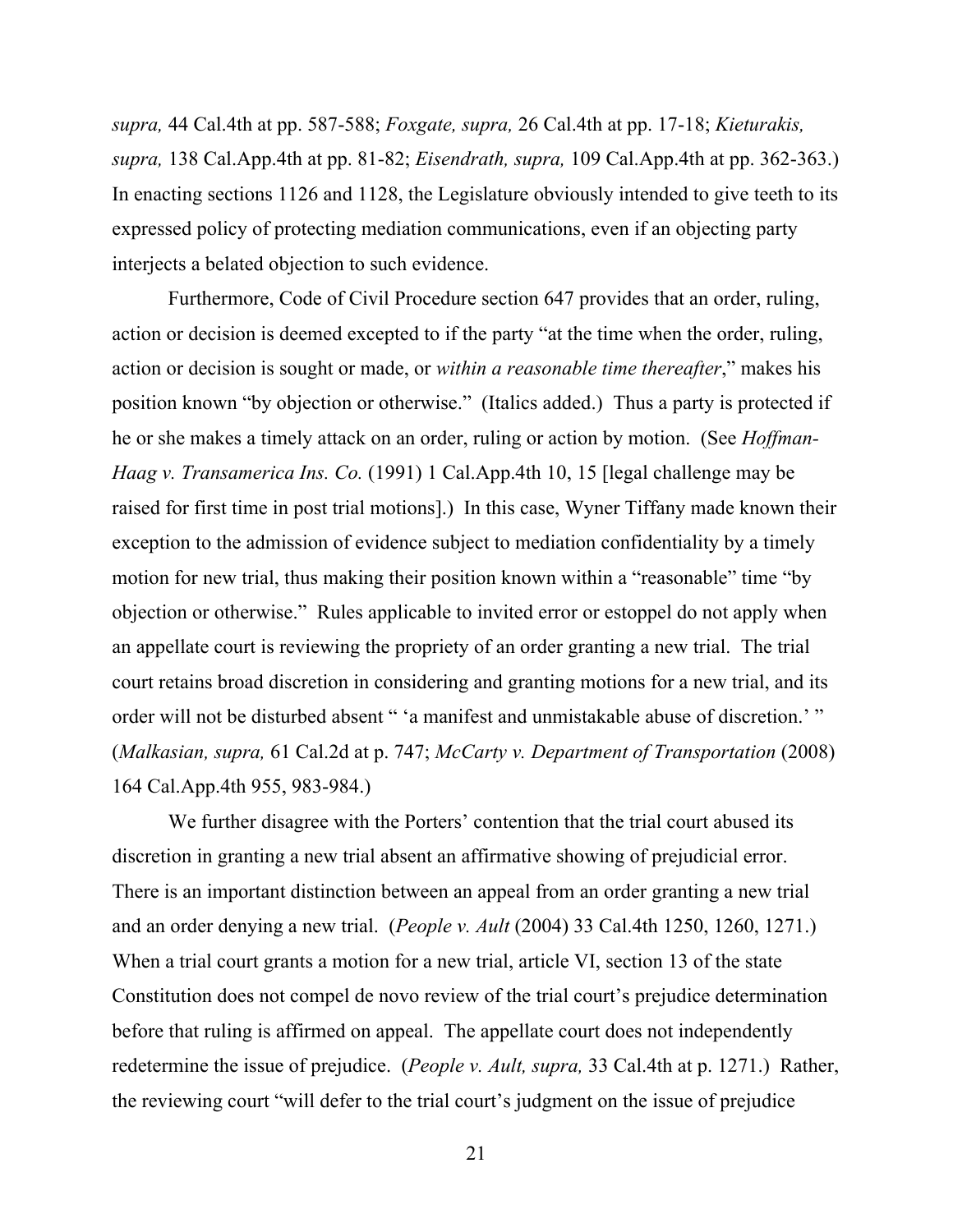because that issue involves an assessment based on the entire record of the proceedings before the trial court, and it is thus more suitably made by the trial court." (*Oakland Raiders v. National Football League* (2007) 41 Cal.4th 624, 640.) Here, the trial court assessed the effect of the evidence protected by mediation confidentiality on the proceedings and impliedly determined the admission of such evidence was prejudicial. We will not disturb that finding.

The Porters argue that even if the claimed waivers are found "invalid," the order granting a new trial was improper under section 1128 because respondents' "substantial rights" were not affected. The jury awarded a large verdict against Wyner Tiffany based in part on the Porters' testimony of their communications with respondents and other participants in preparation for and during the mediation. Admission of evidence protected by mediation confidentiality most certainly affected respondents' substantial rights.

The Porters also argue section 1128 presupposes that the party requesting relief opposed the introduction of evidence pertaining to a prior mediation. This is again merely a back door argument for an implied waiver, which, as we have explained, our Supreme Court has repeatedly indicated is not available to deny the requesting party relief. (*Simmons, supra,* 44 Cal.4th at p. 567.)

The trial court therefore properly granted respondents a new trial.

## **Cross-Appeal**

Wyner Tiffany cross-appeal, asserting that, even if the order granting a new trial is affirmed, this court should direct the trial court to enter judgment in their favor as to various claims asserted by the Porters and by respondents in their cross-complaint. Wyner Tiffany argue that Mrs. Porter premised a specific claim upon her alleged oral agreement during mediation to waive the claim based on certain assurances. Accordingly, Wyner Tiffany urge, the Porters are precluded from disclosing even the existence of this purported agreement if evidence of occurrences during mediation is excluded. The Porters rejoin that, even if this court discounts the evidence pertaining to the mediation, substantial evidence wholly unconnected to the mediation supports the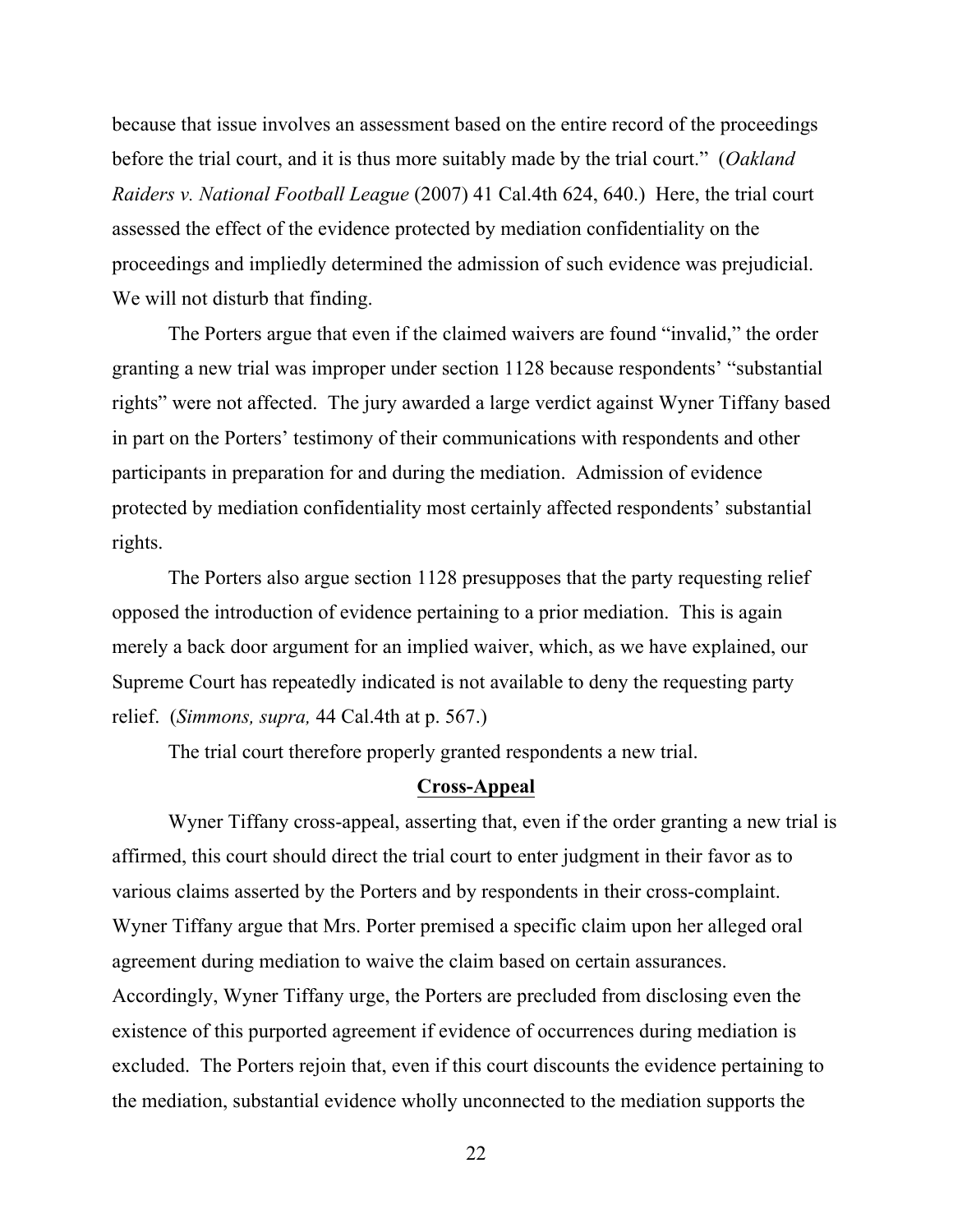jury's verdict and precludes a JNOV. We agree with the Porters as they cite evidence beyond Mrs. Porter's testimony regarding what occurred at the mediation.

However, evidence potentially subject to mediation confidentiality is so interwoven with otherwise admissible evidence as to require the particularized determination of admissibility that the trial courts, rather than a reviewing court, are more suited to address. Wyner Tiffany admit that the Porters' additional claims did not rely exclusively on evidence subject to the mediation confidentiality provisions. We note, however that a substantial portion of Wyner Tiffany's showing in support of their crossappeal relies on evidence of discussions and communications during the mediation meeting itself and during negotiations over the form of the definitive settlement agreement, matters which are subject to mediation confidentiality.

In short, evidence offered by both sides in the lawsuit would be precluded by enforcement of mediation confidentiality.

Because the motion in limine was withdrawn at an early stage in this case, the parties did not present the trial court with proffers and objections to particularized evidence triggering invocation of mediation confidentiality, and the trial court never had an opportunity to rule on the admissibility of such evidence.

Unlike *Simmons,* in which the court found the mediation confidentiality statutes made inadmissible *all* evidence of an oral contract and no possibility the plaintiffs could prove the only claim they had asserted, we cannot find on this record that respondents are entitled to a JNOV on all of the Porters' claims at issue. (See *Simmons, supra,* 44 Cal.4th at p. 588.) Nor, on the record before us, is it established that respondents are entitled to judgment as a matter of law on their own asserted cross-complaint.